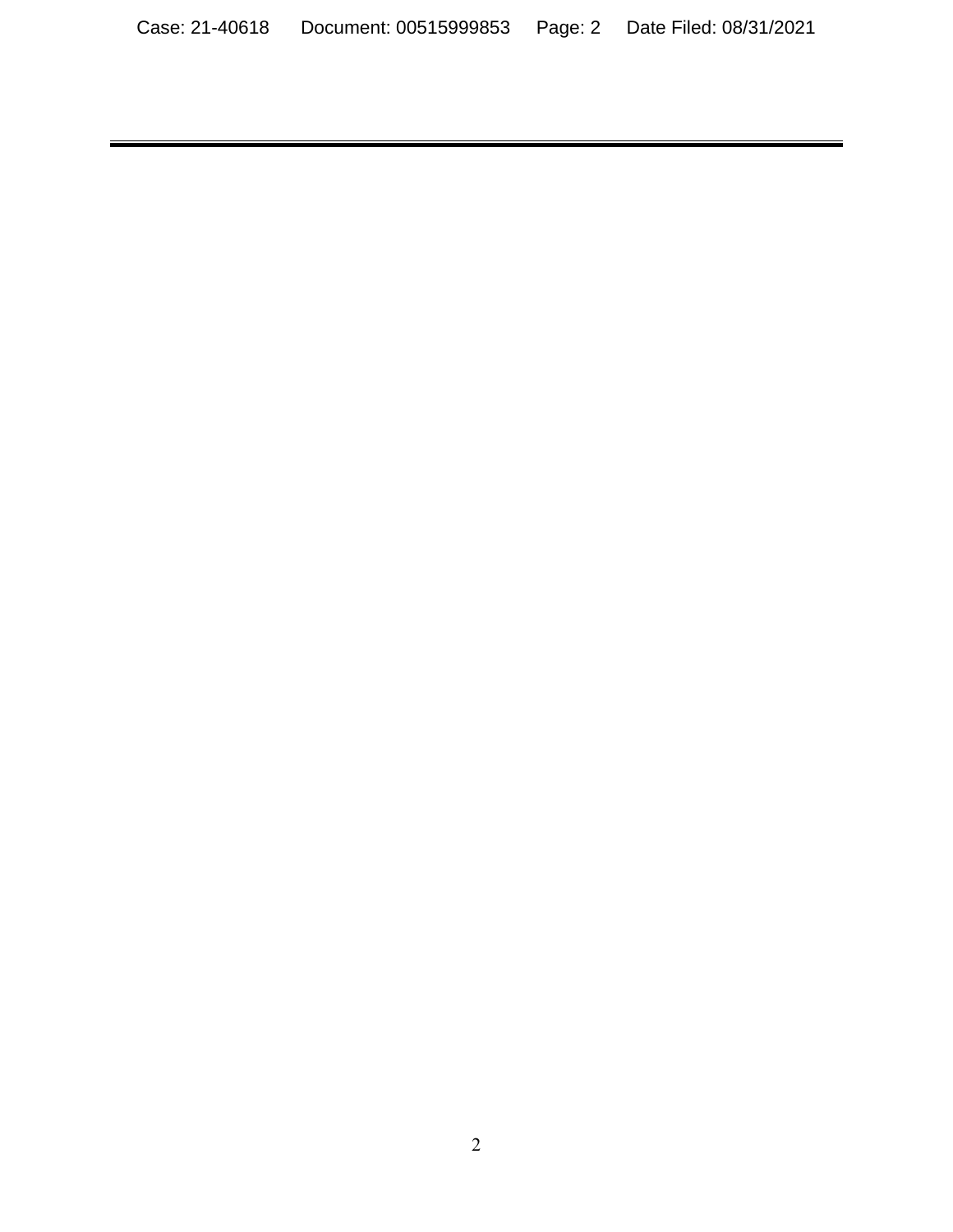# **TABLE OF CONTENTS**

| I.   | The Situation At The Border Worsens Every Day That The Interim |                                                                    |  |  |
|------|----------------------------------------------------------------|--------------------------------------------------------------------|--|--|
| II.  |                                                                | The Need For The District Court's Injunction Is Underscored By The |  |  |
|      | A.                                                             | Issuing Eviction Order While Acknowledging Its Near-Certain        |  |  |
|      | <b>B.</b>                                                      | Defendants Failed To Consult With, And Consider Impacts To,        |  |  |
| III. | Interim Guidance Harms States Through Increased Law<br>The     |                                                                    |  |  |
| IV.  |                                                                |                                                                    |  |  |
|      | A.                                                             |                                                                    |  |  |
|      | <b>B.</b>                                                      |                                                                    |  |  |
|      |                                                                | 1.                                                                 |  |  |
|      |                                                                | 2.                                                                 |  |  |
|      | $C_{\cdot}$                                                    | The Legislative History Makes It Clear That the Interim            |  |  |
|      |                                                                | 1996 Amendments To Statutory Text.  14<br>1.                       |  |  |
|      |                                                                | 2.                                                                 |  |  |
|      |                                                                |                                                                    |  |  |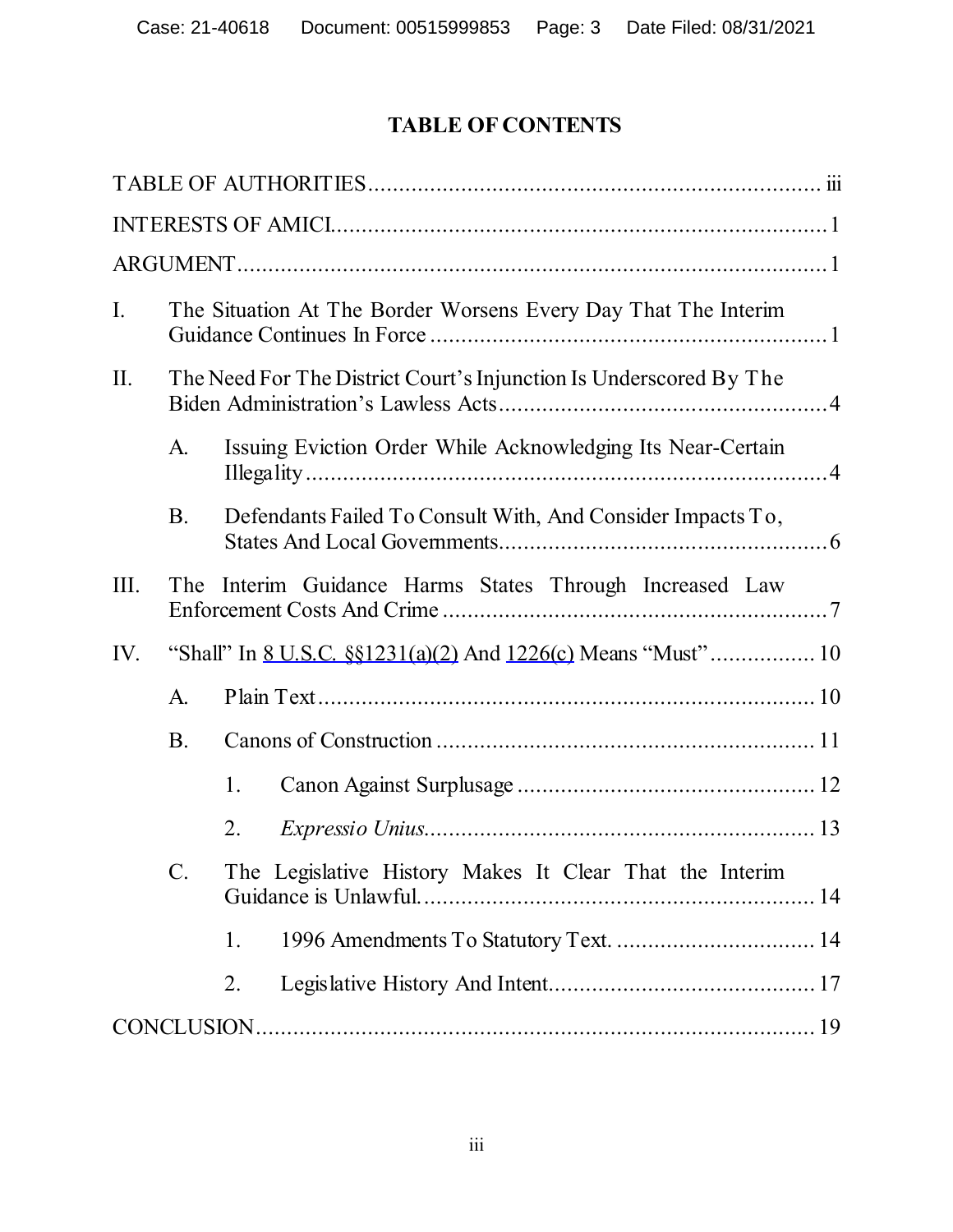# **TABLE OF AUTHORITIES**

# **Cases**

| Arizona v. DHS, No. CV-21-00186-PHX-SRB,              |  |
|-------------------------------------------------------|--|
|                                                       |  |
| Alabama Ass'n of Realtors v. HHS,                     |  |
|                                                       |  |
|                                                       |  |
| Alabama Ass'n of Realtors v. HHS,                     |  |
|                                                       |  |
| BedRoc Ltd., LLC v. United States,                    |  |
|                                                       |  |
| Christensen v. Harris Cty.,                           |  |
|                                                       |  |
|                                                       |  |
| Coyt v. Holder,                                       |  |
|                                                       |  |
| Fed. Exp. Corp. v. Holowecki,                         |  |
|                                                       |  |
| Gutierrez de Martinez v. Lamagno,                     |  |
|                                                       |  |
|                                                       |  |
| Jennings v. Rodriguez,                                |  |
|                                                       |  |
| Jimenez v. Quarterman,                                |  |
|                                                       |  |
| Kucana v. Holder,                                     |  |
|                                                       |  |
|                                                       |  |
| Lexecon Inc. v. Milberg Weiss Bershad Hynes & Lerach, |  |
|                                                       |  |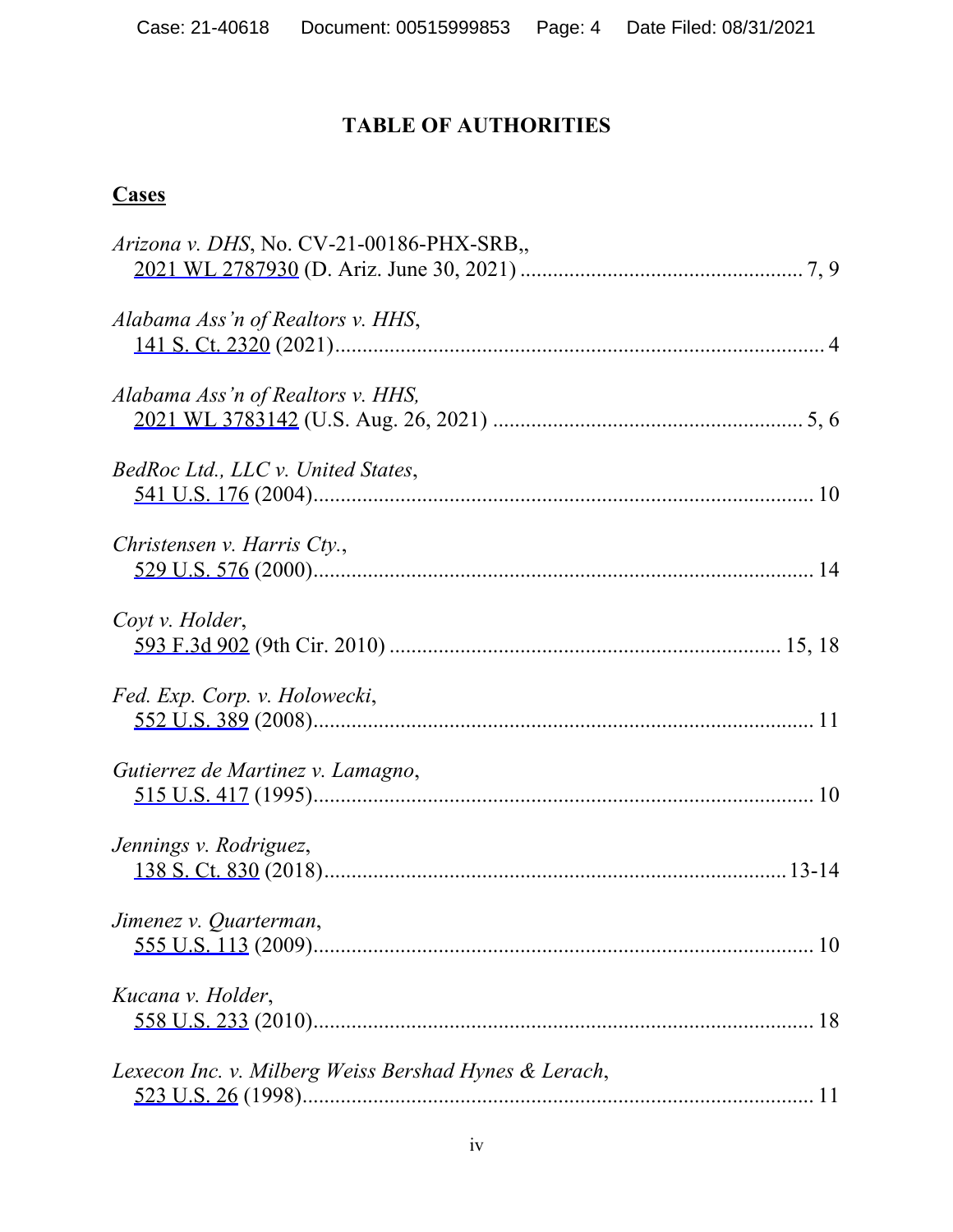| Syed v. $M$ -I, LLC,    |  |
|-------------------------|--|
|                         |  |
|                         |  |
| Texas v. United States, |  |
|                         |  |
| TRW Inc. v. Andrews,    |  |
|                         |  |
| <b>Statutes</b>         |  |
|                         |  |
|                         |  |
|                         |  |
|                         |  |
|                         |  |
|                         |  |
|                         |  |

# **Other Authorities**

| 32 Weekly Comp. Pres. Doc. 1935, 1996 U.S.C.C.A.N. 3388, 3391 (Sep. 30, 1996)                                                                                                                    |  |
|--------------------------------------------------------------------------------------------------------------------------------------------------------------------------------------------------|--|
|                                                                                                                                                                                                  |  |
| Jen Psaki, Press Briefing (August 3, 2021), https://www.whitehouse.gov/briefing-<br>room/press-briefings/2021/08/03/press-briefing-by-press-secretary-jen-psaki-                                 |  |
| Jen Psaki, Statement on Eviction Prevention (August 2, 2021),<br>https://www.whitehouse.gov/briefing-room/statements-<br>releases/2021/08/02/statement-by-press-secretary-jen-psaki-on-eviction- |  |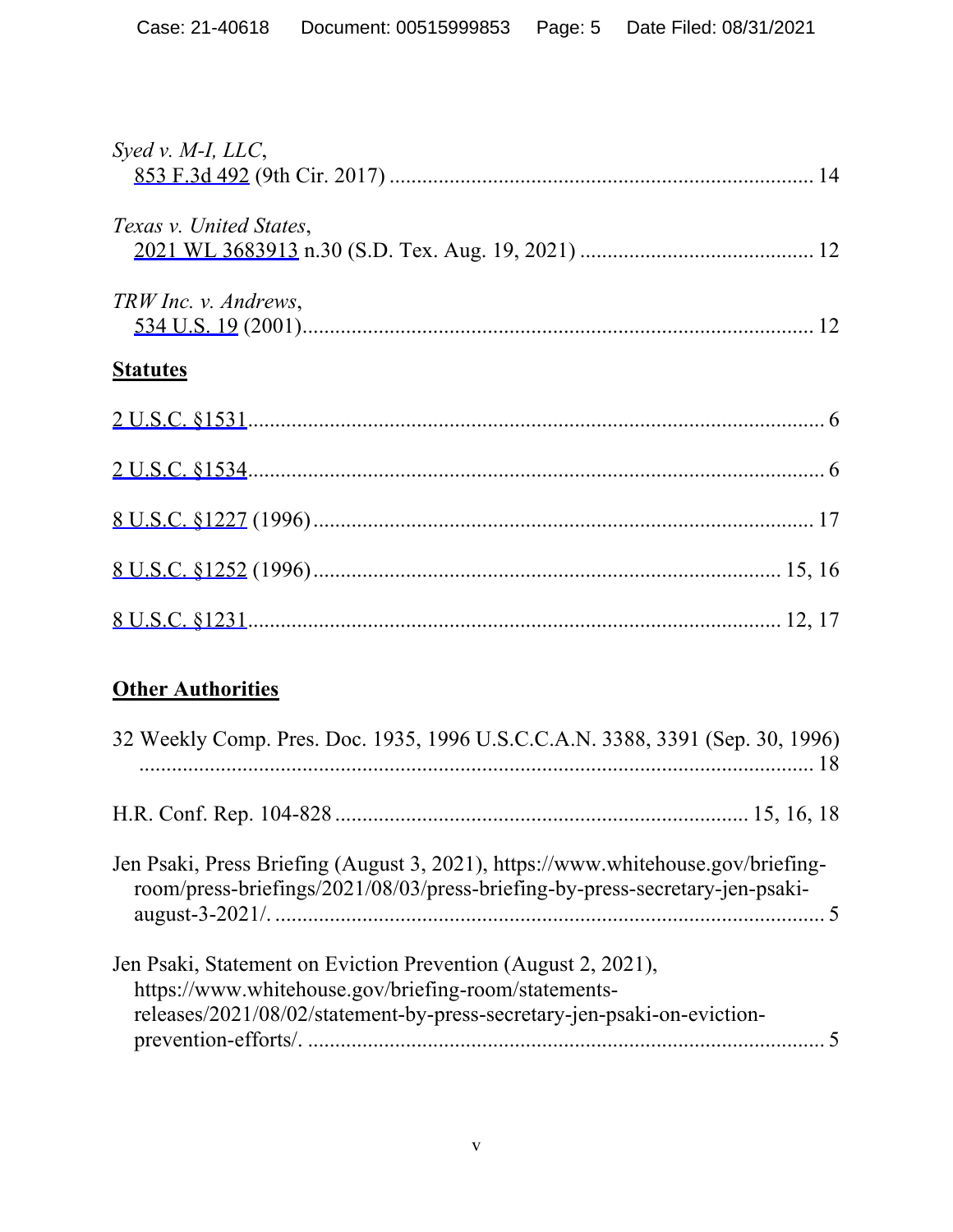Joseph Biden, Remarks at the White House (August 3,2021), https://www.whitehouse.gov/briefing-room/speechesremarks/2021/08/03/remarks-by-president-biden-on-fighting-the-covid-19 pandemic/.............................................................................................................. 4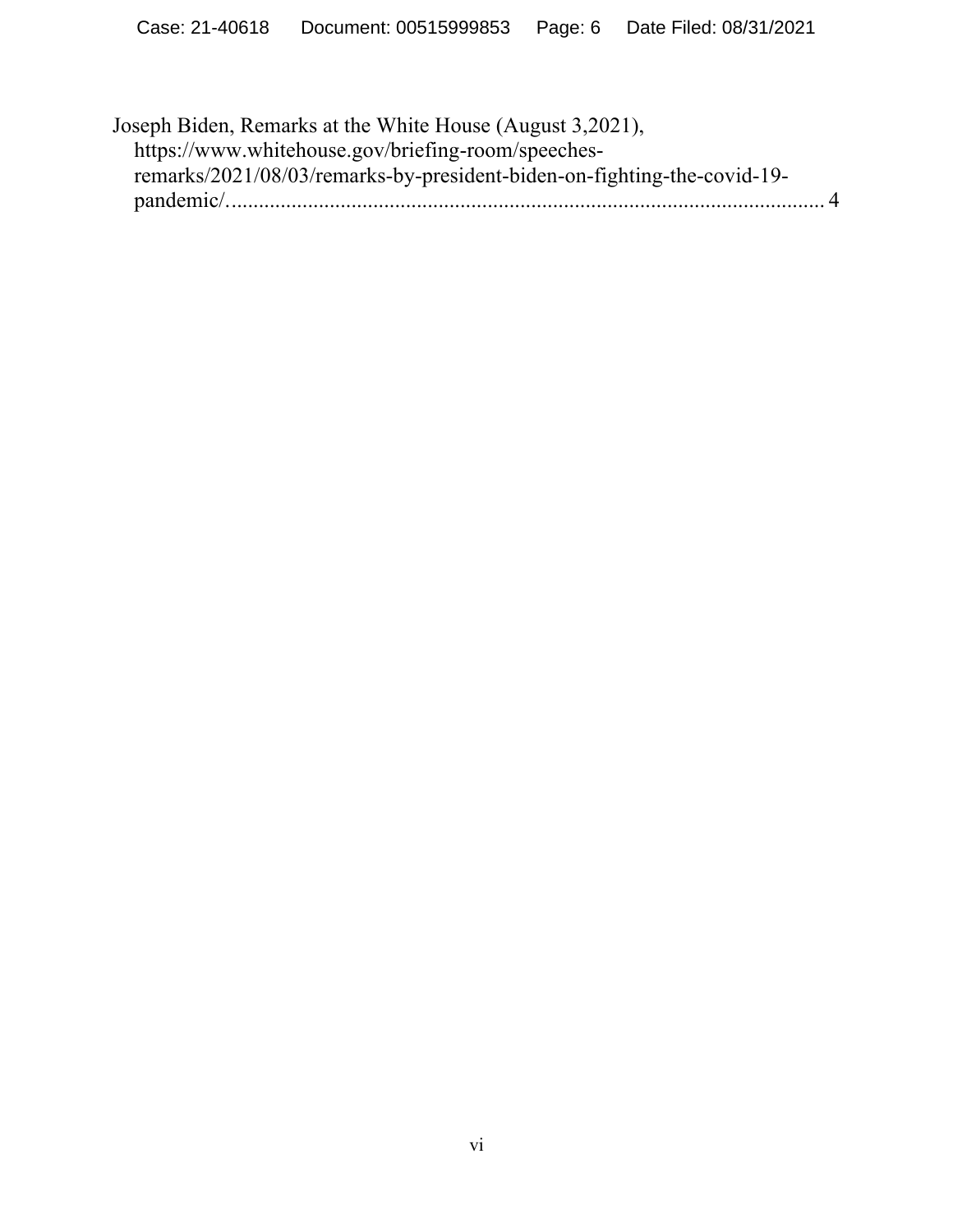### **INTERESTS OF AMICI**

The Amici States and their citizens continue to suffer significant costs from illegal immigration—including billions of dollars in new expenses relating to law enforcement, education, and healthcare as a direct result of Defendants' failures to enforce immigration law. Those harms are exacerbated by the Biden Administration's increasingly brazen disrespect for the legal requirements in general, and those relating to immigration in particular.

As sovereigns within our federal system of dual sovereigns, the States also have an interest in ensuring that the federal government respects the rule of law. Defendants' challenged policies here, however, reflect a corrosive disrespect for that bedrock principle.

#### **ARGUMENT**

# **I. The Situation At The Border Worsens Every Day That The Interim Guidance Continues In Force**

The Interim Guidance's severe restrictions on removals is leading to an increase in attempted border crossings because it eliminates one of the major disincentives to being caught. This has, in turn, increased the Amici States' enforcement expenses related to the flow and traffic of individuals.

DHS itself has recently admitted in a sworn declaration that it is "encountering record numbers of noncitizens ... at the border," which "ha[s] strained DHS operations and caused border facilities to be filled beyond their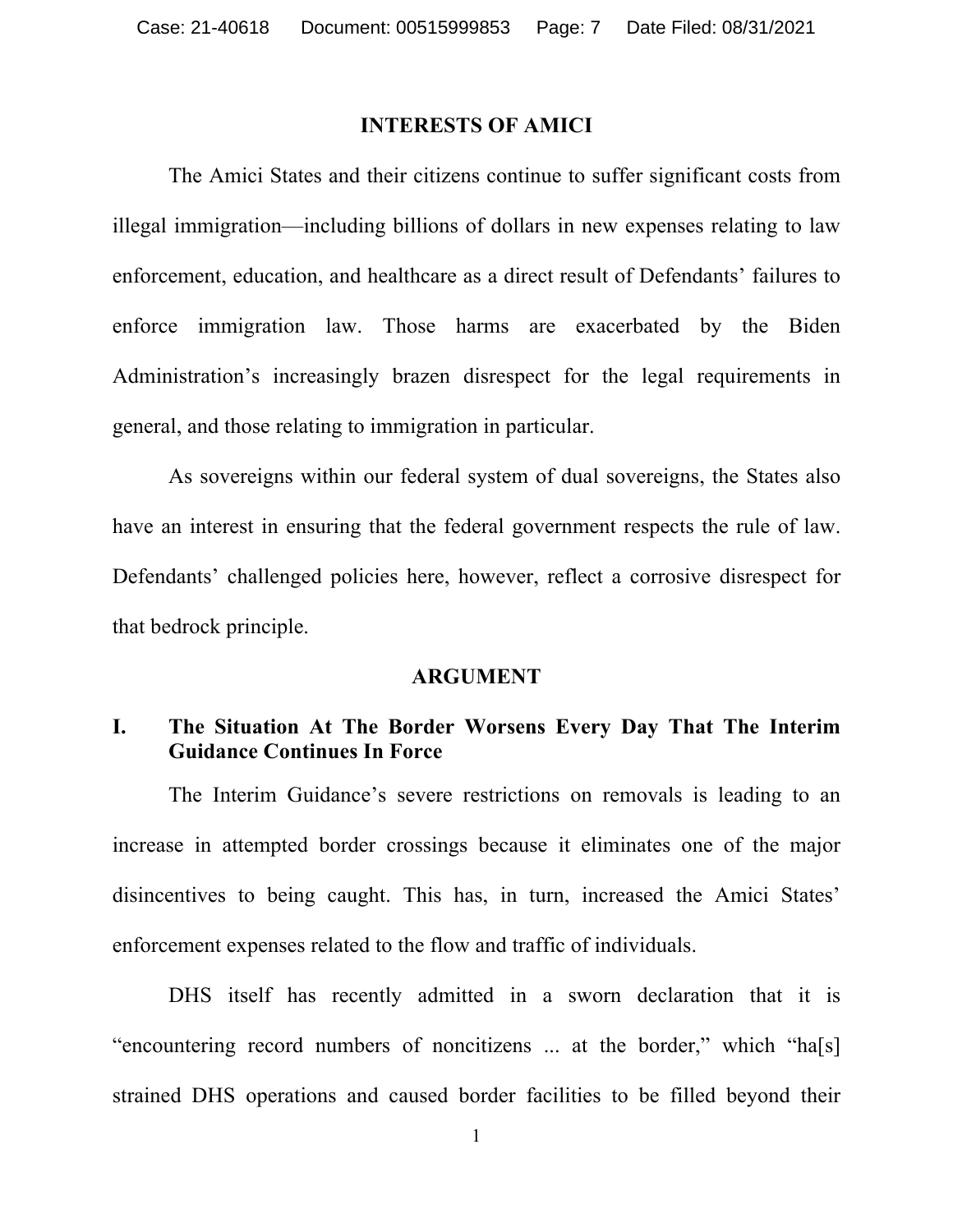normal operating capacity." Exhibit 1, Declaration of David Shahoulian (DHS Assistant Secretary for Border and Immigration Policy) at 1-2, *Huisha-Huisha v. Mayorkas*, No. 21-cv-100 (D.D.C. August 2, 2021).

DHS's own statistics reveal the unprecedented surge of unlawful migration and the collapse of DHS's control of the border. July 2021 had the highest number of encounters in *decades*. *Id*. at 7 ("[T]he highest monthly encounter number since Fiscal Year 2000.") The most recent data for July's show the trend since 2018 (copied below). Notably, the number of encounters in July 2021 was more than *five times* the July 2020 and July 2018 numbers, and roughly *2.5 times* July 2019.

The Amici States are thus facing an unprecedented crisis, and every day that the Interim Guidance remains in force further compounds the consequences of it.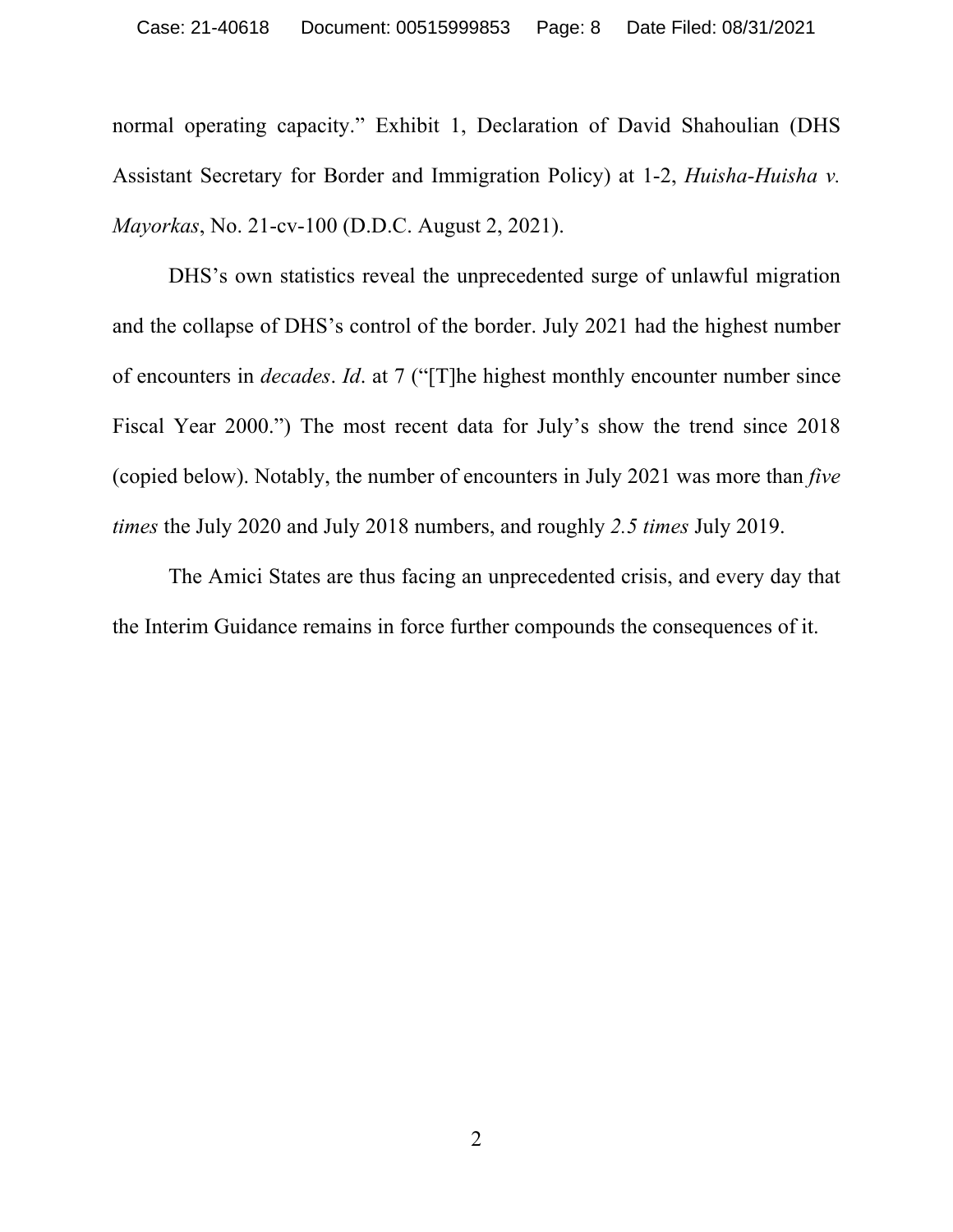

Source: https://www.cbp.gov/newsroom/stats/southwest-land-border-encounters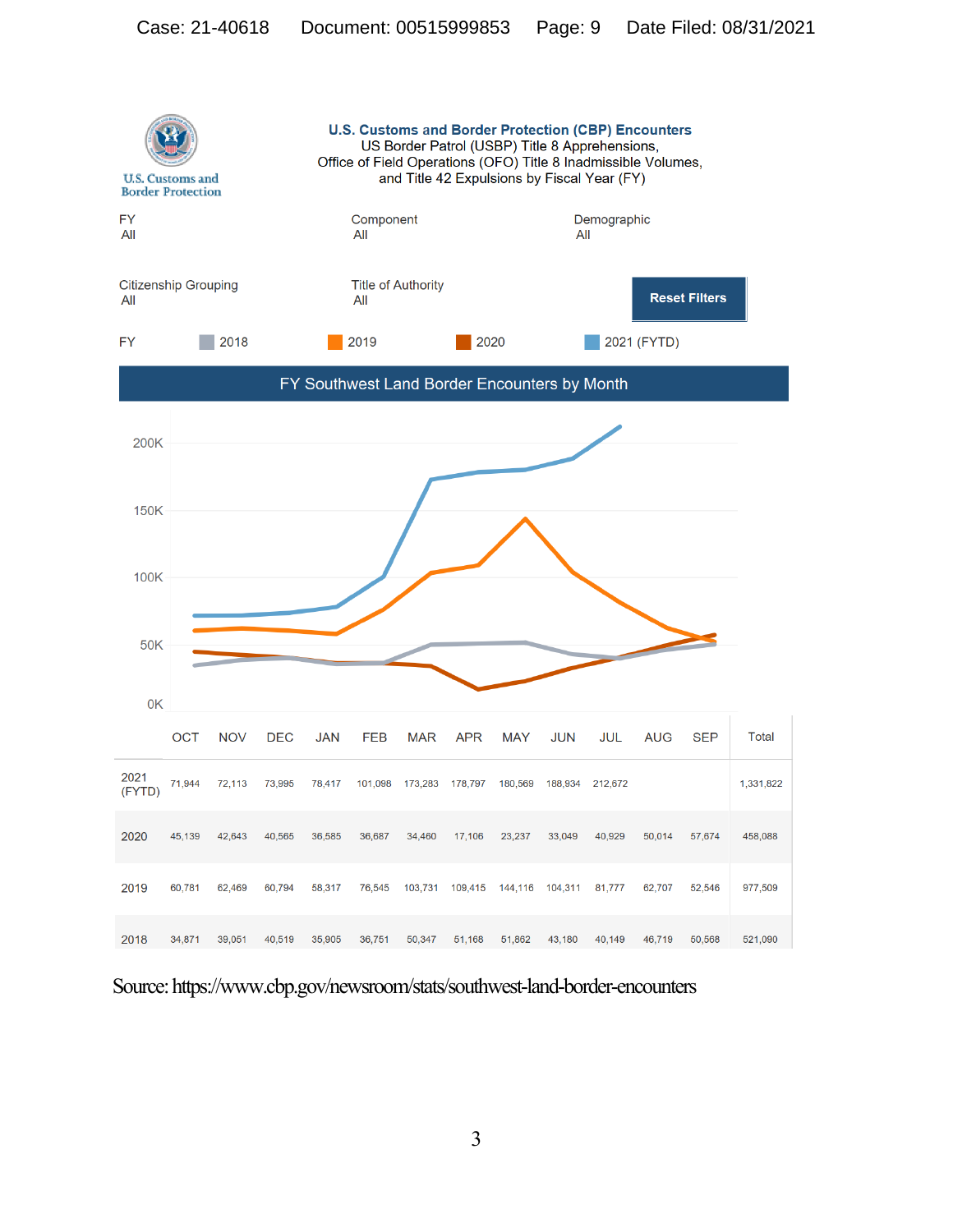## **II. The Need For The District Court's Injunction Is Underscored By The Biden Administration's Lawless Acts**

The Biden Administration's brazen defiance of legal requirements underscores the need for this Court to act quickly and forcefully to break the Administration's escalating pattern of contempt for the rule of law. That disrespect is apparent both in this case, and is also particularly apparent from its recent unlawful extension of the eviction moratorium and refusal to abide by legal obligations to consider impacts on States and local governments.

## **A. Issuing Eviction Order While Acknowledging Its Near-Certain Illegality**

On June 29, the Supreme Court issued an opinion in which five justices expressed their clear view that the Centers for Disease Control lacked statutory authority to impose a nationwide eviction moratorium, absent new legislation from Congress. *Alabama Ass'n of Realtors v. HHS*, 141 S. Ct. 2320 (2021). President Biden admitted as much, explaining that "[t]he bulk of the constitutional scholarship says that [an additional moratorium is] not likely to pass constitutional muster."1 Similarly, White House Press Secretary Jen Psaki admitted that "CDC Director Rochelle Walensky and her team have been unable to find legal authority

Joseph Biden, Remarks at the White House (August 3, 2021), https://www.whitehouse.gov/briefing-room/speeches-remarks/2021/08/ 03/remarks-by-president-biden-on-fighting-the-covid-19-pandemic/.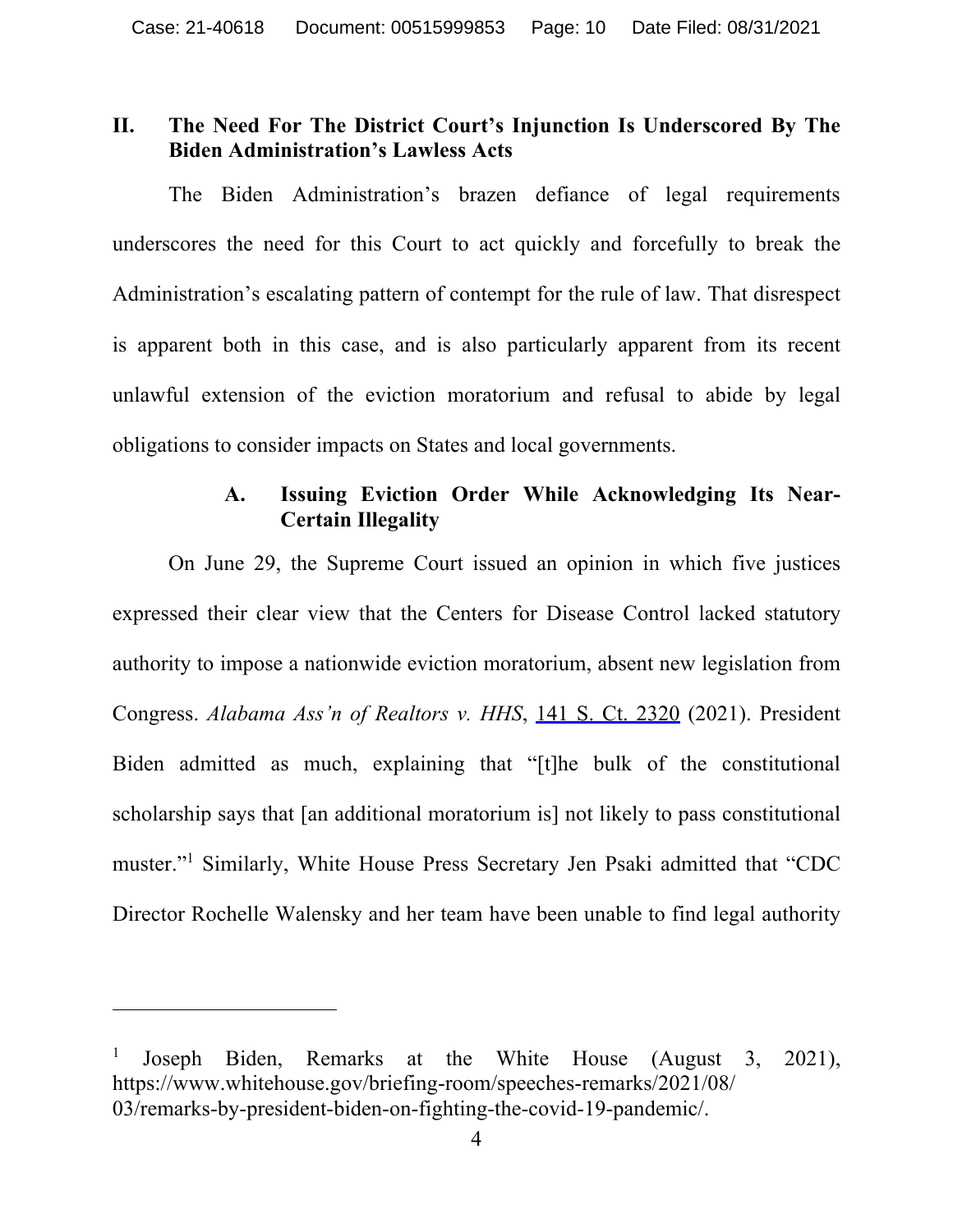for a new, targeted eviction moratorium."2 The next day, Ms. Psaki again said that "the Supreme Court ... made clear ... that any further action [on an eviction moratorium] would need legislative steps forward."3

But despite acknowledging the near-certain illegality of extending the eviction moratorium, the Biden Administration did so anyway. And not only that, but admitted that the slowness of courts in responding to such unlawful behavior meant that such action was likely to be substantially effective despite its unlawfulness. President Biden thus confessed that "by the time it gets litigated, it will probably give some additional time ... to people who are, in fact, behind in the rent."

This brazen defiance of Supreme Court precedent and the rule of law underscores the need for courts to take expeditious and decisive action in response to such actions: another of which is squarely presented here. The Supreme Court has now done so, reinstating an injunction against the moratorium extension. *See Alabama Ass'n of Realtors v. HHS*, \_\_ U.S. \_\_, 2021 WL 3783142 (Aug. 26, 2021). In doing so, the Supreme Court explained that the Plaintiffs were—as

 $<sup>2</sup>$  Jen Psaki, Statement on Eviction Prevention (August 2, 2021),</sup>

https://www.whitehouse.gov/briefing-room/statements-releases/2021/08/

<sup>02/</sup>statement-by-press-secretary-jen-psaki-on-eviction-prevention-efforts/.

<sup>3</sup> Jen Psaki, Press Briefing (August 3, 2021), https://www.whitehouse.gov/briefing-room/pressbriefings/2021/08/03/press-briefing-by-press-secretary-jen-psaki-august-3-2021/.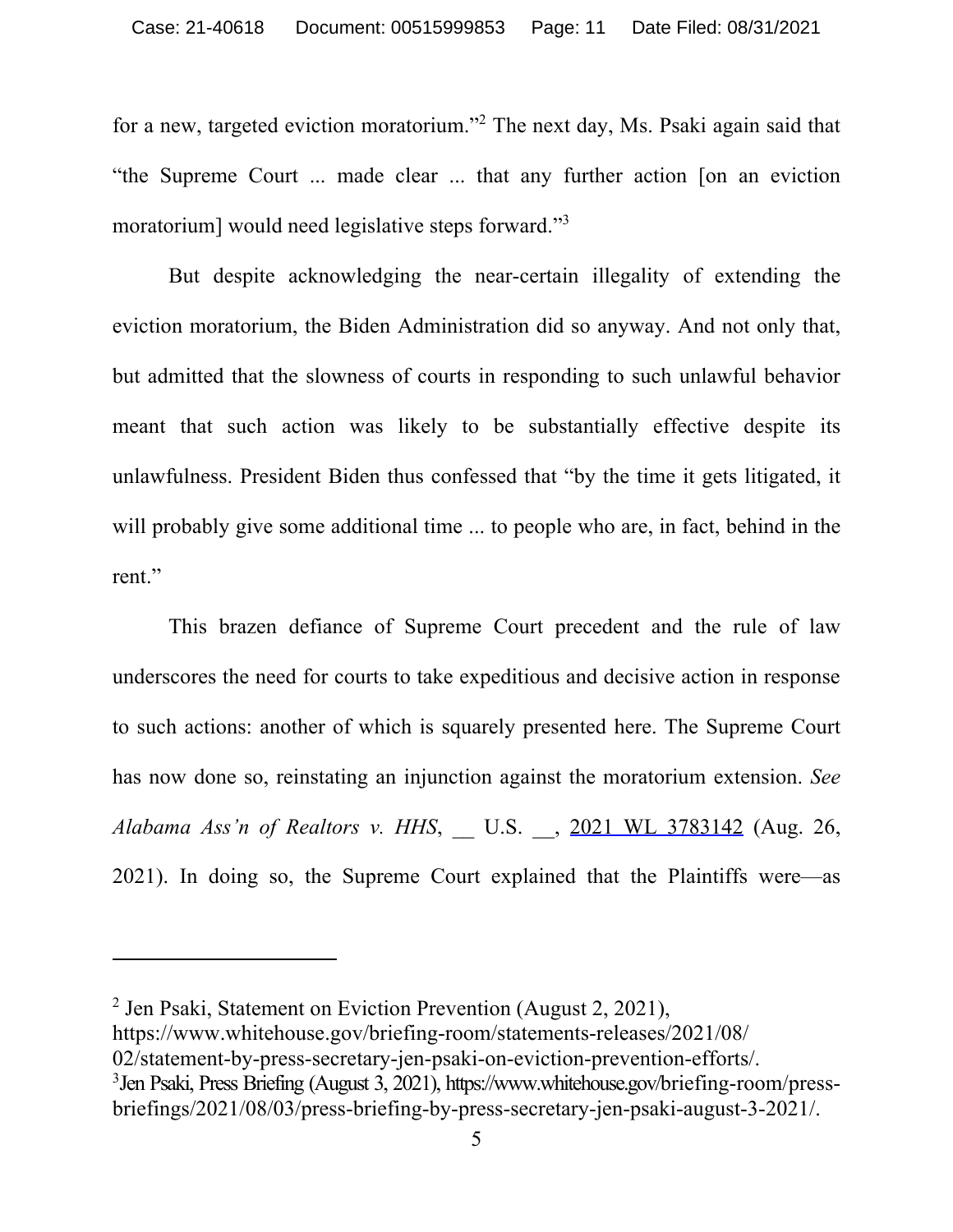President Biden correctly predicted—"virtually certain to succeed on the merits."

*Id.* at \*1. Indeed, it was "difficult to imagine them losing." *Id.* at \*3.

The district court properly acted to enjoin similarly brazen legal violations here. This Court should decline to stay this sorely and sadly necessary corrective action.

## **B. Defendants Failed To Consult With, And Consider Impacts To, States And Local Governments**

Further underscoring Defendants' violations of legal requirements here is their failure to comply with their legal obligations in relation to state, local, tribal, and small governments in crafting the Memorandum and Interim Guidance. The Unfunded Mandates Reform Act (UMRA) requires that "[e]ach agency shall ... assess the effects of Federal regulatory actions on State, local, and tribal governments, and the private sector." 2 U.S.C. §1531. But it appears that Defendants never assessed the impact on the Amicus States and their constituent local governments of the Memorandum and the Interim Guidance. Certainly, no such analysis appears on the face of Defendants' decision documents.

UMRA also requires that "[e]ach agency shall ... develop an effective process to permit elected officers of State, local, and tribal governments ... to provide *meaningful and timely input* in the development of regulatory proposals containing significant Federal intergovernmental mandates." 2 U.S.C. §1534(a) (emphasis added). But Defendants never allowed elected leaders in the Amicus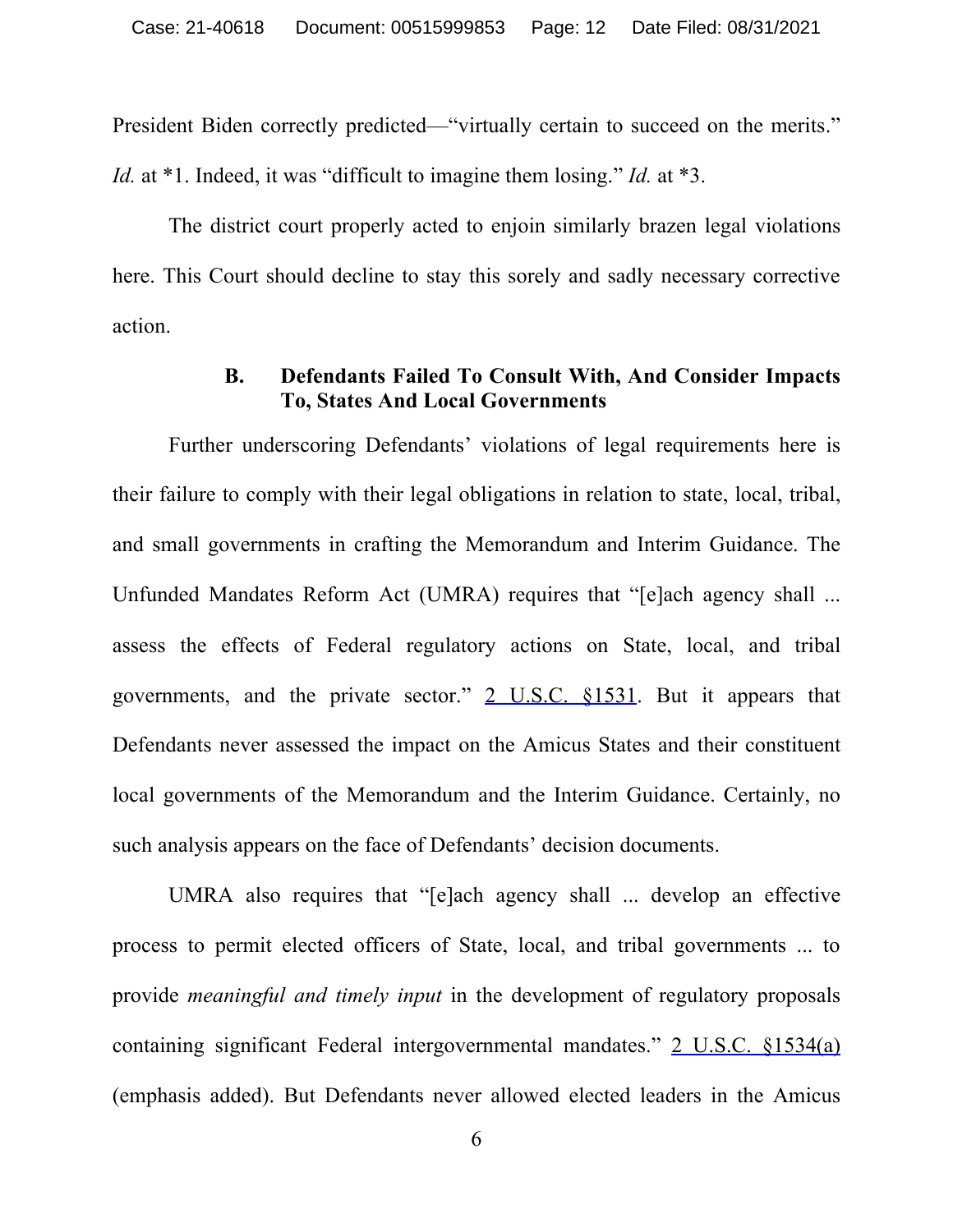States to provide *any* such input.

More generally, Defendants never offered an opportunity for commenting generally, which might at least have offered the States to weigh in on these issues. Nor does it appear that Defendants intend to do so in the future: they have announced that they will replace the Interim Guidance "the end of September." Stay Mot. at 1. But that timetable would not permit notice-and-comment rulemaking, so it appears that Defendants intend to violate notice-and-comment rulemaking requirements *yet again*, despite the district court repeatedly holding below that such actions violated the APA. (Nor did Defendants appeal the district court's holding that the 100-Day Moratorium violated notice-and-comment requirements.)

## **III. The Interim Guidance Harms States Through Increased Law Enforcement Costs And Crime**

Amici States are also suffering harms under the Interim Guidance similar to those suffered by Plaintiff States here. Arizona's experience provides an illustration of this, including harms recognized by the District of Arizona. *Arizona v. DHS*, No. CV-21-00186-PHX-SRB, 2021 WL 2787930, at \*6–8 (D. Ariz. June 30, 2021). These harms are ongoing and compounding by the day as the backlog of unremoved individuals grows.

In particular, the Amici and Plaintiff States have suffered, and will suffer, increased costs of incarceration and other law enforcement services due to the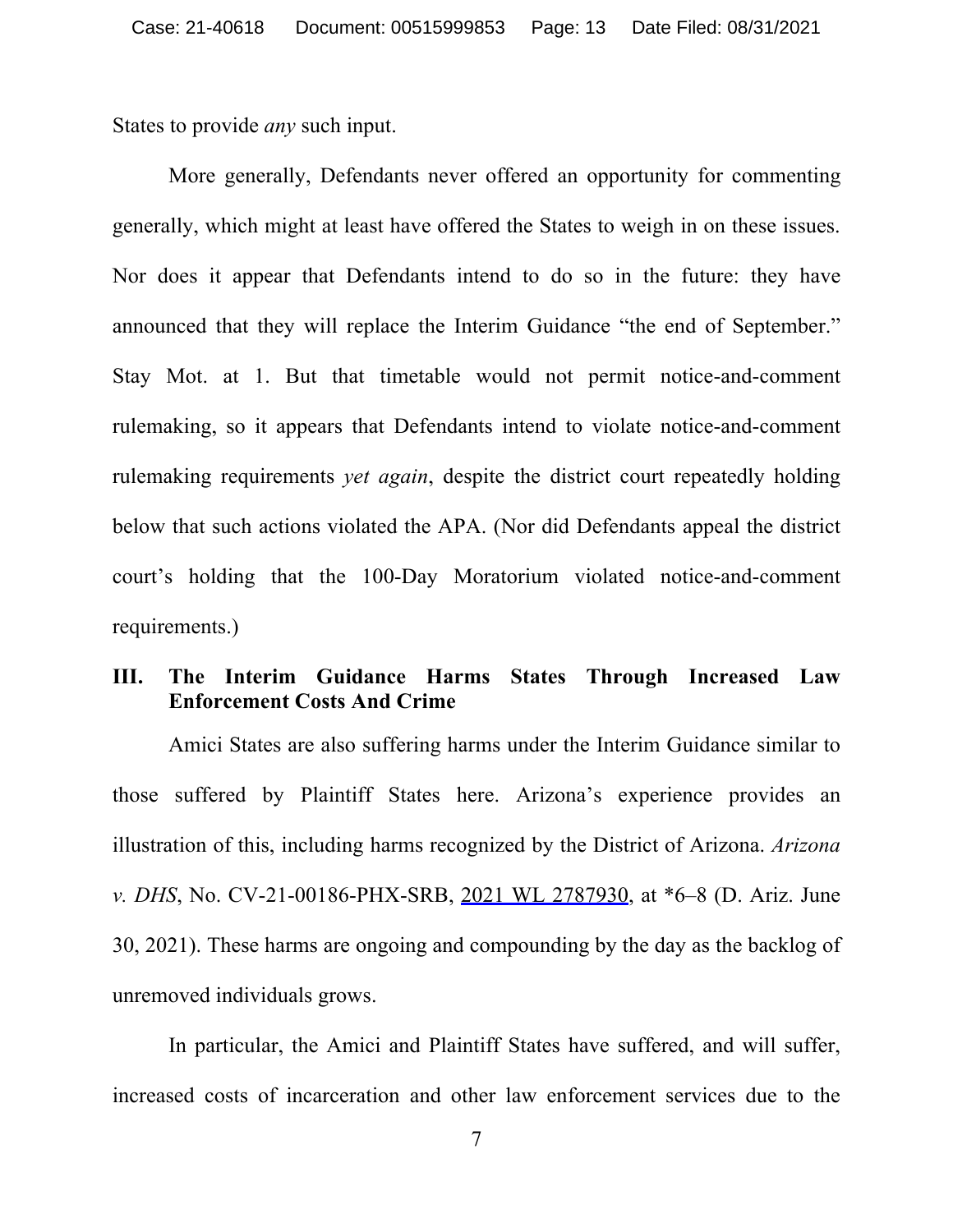challenged actions. Significantly, the Interim Guidance has directly resulted in ICE lifting detainers on criminals who have completed their sentences. Instead of being removed, these individuals are instead being released on the street and into communities.

DHS's actions have directly led to States incurring supervised-release costs that it otherwise would not occur. Arizona, for example, has identified convicted criminal aliens whose ICE detainers were lifted prior to their release from state prisons due to the new removal priorities in just the first two months since the institution of new removal priorities. *See* Decl. of Jennifer Abbotts, Exhibit 2, AZMT007439-7441. Arizona Department of Corrections, Rehabilitation and Reentry ("ADCRR") business records and emails received from ICE itself specify that the new removal priorities were the reason ICE lifted each detainer. *See, e.g.*, *id.* at internal Ex. E, AZMT007455-AZMT007458.<sup>4</sup> These individuals were placed on community supervision (similar to federal supervised release), which costs the State \$4,163.60 annually per individual. *See id.* AZMT007439; Decl. of Shaka Okougbo, Exhibit 3, AZMT008128. The population involved is large: "over 6% of Arizona's prison population—2,434 noncitizen inmates—currently have ICE

<sup>&</sup>lt;sup>4</sup> For example, an April 14, 2021, email titled "316717 Detainer lift" from ICE employee Christopher Murphy informs ADCRR that the detainer for inmate 316717 has been lifted, explaining "Subject does not meet the current enforcement priorities." Decl. of Jennifer Abbotts, Ex. 2, at internal Ex. C, AZMT007450.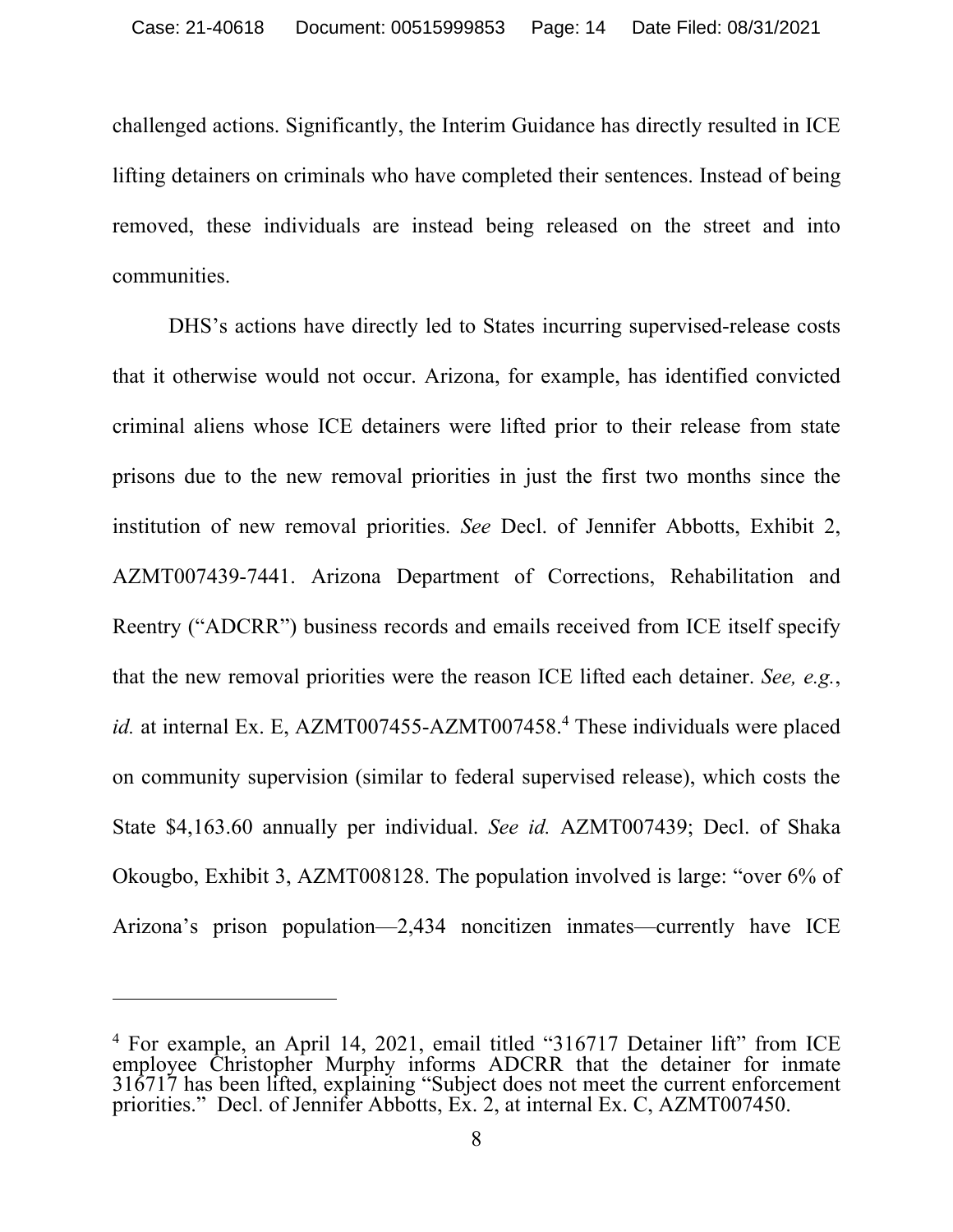detainers lodged against them." *Arizona v. DHS*, 2021 WL 2787930, at \*7.

Defendants' actions also impose direct law enforcement costs and crimebased injuries due to criminal recidivism committed by removable criminal aliens that DHS refuses to remove. *See, e.g.*, Decl. of Brian Lockerby, Exhibit 4, AZMT007419-AZMT007422. Generally, among released prisoners, 68% are rearrested within 3 years, 79% within 6 years, and 83% within 9 years. *See* National Institute of Justice, Measuring Recidivism (Feb. 20, 2008), https://nij.ojp.gov/topics/articles/measuring-recidivism#statistics. Given those recidivism rates, the release of convicts into the community pursuant to the Interim Guidance makes it virtually certain that the Plaintiff States will incur additional law enforcement and incarceration costs and direct crime-based losses.

Testimony of senior ICE official Albert Carter confirms that the "only factor" for the "big drop-off" both in immigration detainers being issued and in removals overall from before and after February 2021 is the new enforcement priorities. Deposition of Albert Carter at 81:10-84:5; 87:1-89:11, Exhibit 5.5 Director Carter further testified that ICE is releasing detainers for aliens who do not fit Interim Guidance priorities, and when detainers are released, jails have to put aliens on supervisory release or just release them into the community. *Id.* at

<sup>&</sup>lt;sup>5</sup> Albert Carter is a career law enforcement officer who served as the Acting ICE Phoenix Filed Office Director from December 2020 to early-May 2021. Deposition of Albert Carter, Ex. 5, at 15:20-24; 18:15-19:19.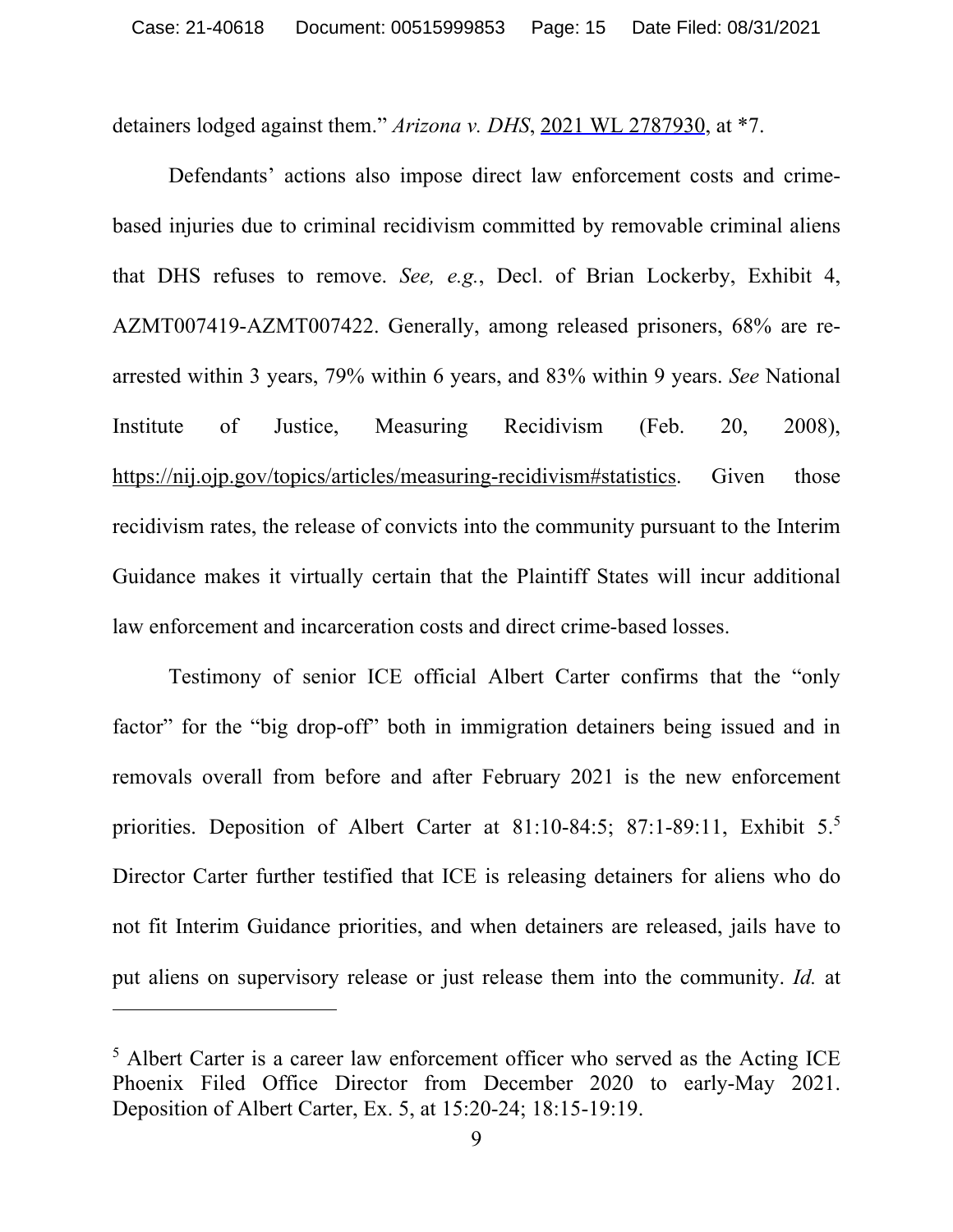84:6-14.

## **IV. "Shall" In 8 U.S.C. §§1231(a)(2) And 1226(c) Means "Must"**

A core issue in this case is whether "shall" in 8 U.S.C. §§1231(a)(2) and 1226(c) imposes mandatory duties on DHS to detain and remove aliens. The plain language of the statute, canons of construction, and legislative history all make clear that "shall" in this context means "must," and that the Interim Guidance is accordingly unlawful.

#### **A. Plain Text**

The plain text of Sections 1231(a)(2) and 1226(c) establishes that DHS has a non-discretionary duty to detain criminal aliens and aliens with final removal orders. "Shall" in those sections means just that: an actual mandate and not just a readily-ignorable suggestion.

"[A]ny question of statutory interpretation … begins with the plain language of the statute. It is well established that, when the statutory language is plain, [courts] must enforce it according to its terms." *Jimenez v. Quarterman*, 555 U.S. 113, 118 (2009) (citations omitted). Thus, this Court's "inquiry begins with the statutory text, and ends there as well if the text is unambiguous." *BedRoc Ltd., LLC v. United States*, 541 U.S. 176, 183 (2004). That is just so here.

It is well-established that "'shall' generally means 'must.'" *Gutierrez de Martinez v. Lamagno*, 515 U.S. 417, 432 n.9 (1995). That accords with dictionary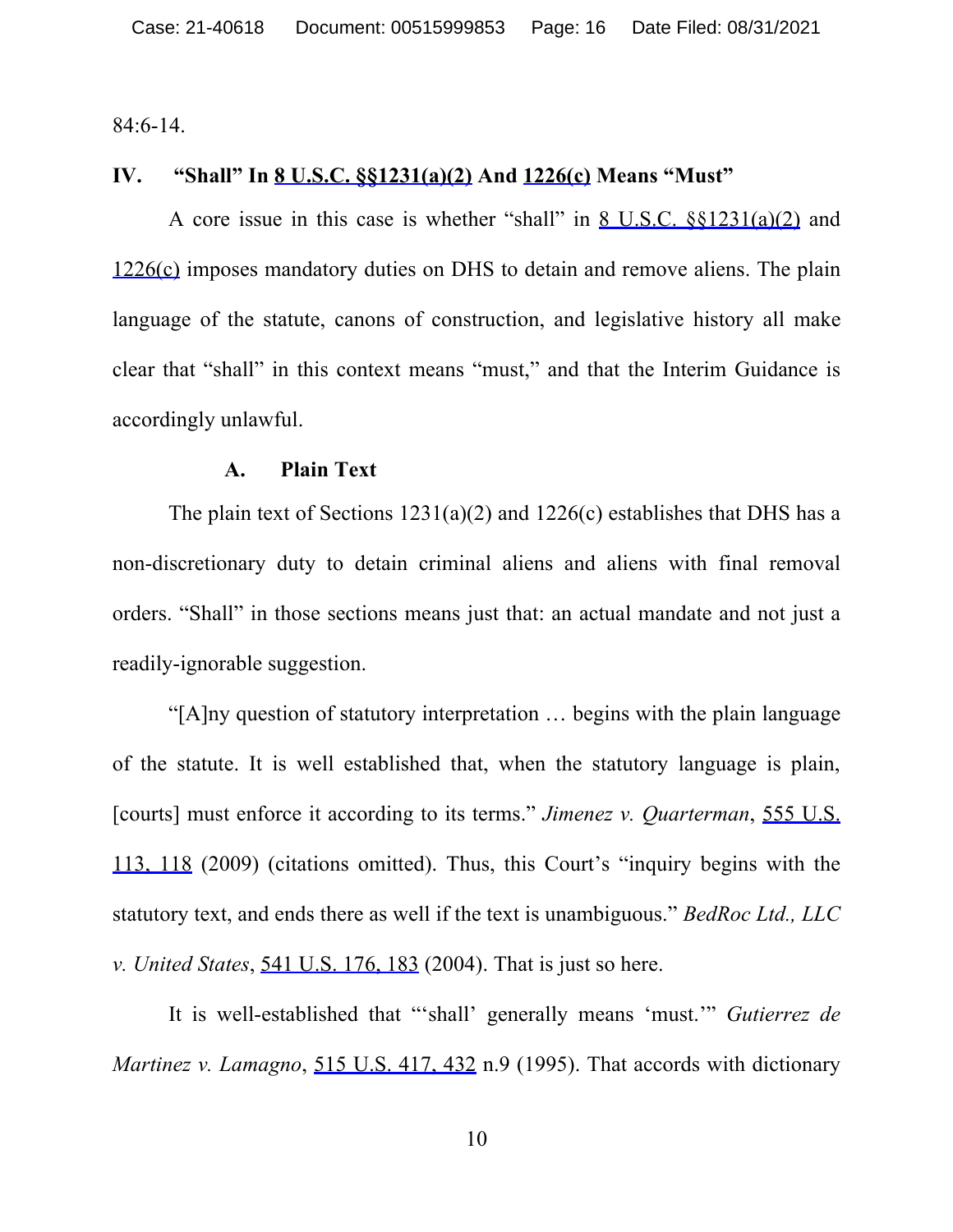definitions, both legal and non-legal. The "mandatory sense" of the word "shall" is the one "that drafters typically intend and that courts typically uphold." *Shall*, *Black's Law Dictionary* (11th ed. 2019). Similarly, American Heritage Dictionary defines "shall" as an "order, premise, requirement, or obligation." *Shall*, *American Heritage Dictionary* (5th ed.).

The Supreme Court has thus repeatedly made clear that "Congress' use of the term 'shall' indicates an intent to 'impose discretionless obligations.'" *Fed. Exp. Corp. v. Holowecki*, 552 U.S. 389, 400 (2008) (citation omitted)). Indeed, "the mandatory 'shall' ... normally creates an obligation impervious to judicial discretion." *Lexecon Inc. v. Milberg Weiss Bershad Hynes & Lerach*, 523 U.S. 26, 35 (1998). It is equally impervious to executive discretion.

The plain text of Sections  $1231(a)(2)$  and  $1226(c)$  therefore creates an unequivocal obligation to detain the aliens with final orders of removal and to detain the specified types of criminal aliens. Defendants thus lack *any* discretion not to detain them—let alone so unbounded discretion as to be completely unreviewable by courts.

### **B. Canons of Construction**

The canons of construction confirm what the text of Section 1226(c) and  $1231(a)(2)$  already makes plain. Two are critical here: 1) the avoidance of surplusage, and 2) *expressio unius*.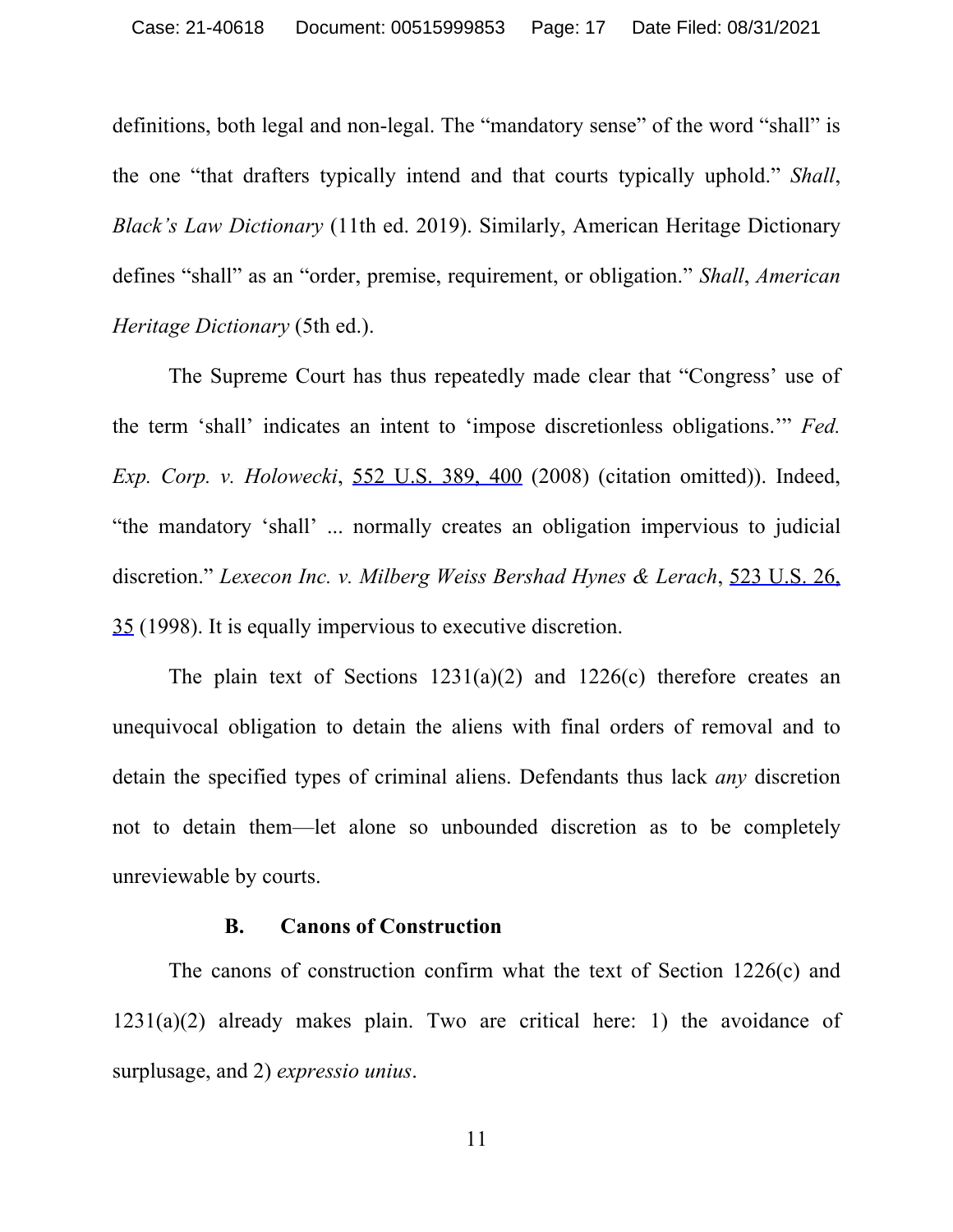#### **1. Canon Against Surplusage**

"It is a 'cardinal principle of statutory construction' that 'a statute ought, upon the whole, to be so construed that, if it can be prevented, no clause, sentence, or word shall be superfluous, void, or insignificant.'" *TRW Inc. v. Andrews*, 534 U.S. 19, 31 (2001) (citation omitted). Defendants' interpretation of Sections  $1226(c)$  and  $1231(a)(2)$  violates this cardinal principle.

Section  $1226(c)(1)$  requires that the government "shall take into custody" any alien having certain kinds of criminal convictions or who is involved in terrorism. Section  $1226(c)(2)$  goes on to state that the government "may release" such an alien if "necessary" to protect a witness cooperating with an investigation.

Section  $1231(a)(2)$  requires that "during the removal period," the government "shall detain the alien." Section  $1231(c)(2)(C)$  provides a limited exception similar to Section  $1226(c)(2)$ , allowing for the release from detention of an alien arriving at a port of entry who has been ordered removed, "if the alien is needed to testify in the prosecution of a person." <u>8 U.S.C. §1231(c)(2)</u>.

In prior filings, DHS has claimed that Section  $1231(a)(2)$  grants broad discretion because it also says that "[u]nder no circumstance, during the removal period shall the Attorney General release an alien" with certain types of criminal convictions or who is involved in terrorism. *See Texas v. United States*, No. 6:21- CV-00016, 2021 WL 3683913, at \*35 n.30 (S.D. Tex. Aug. 19, 2021). As the

12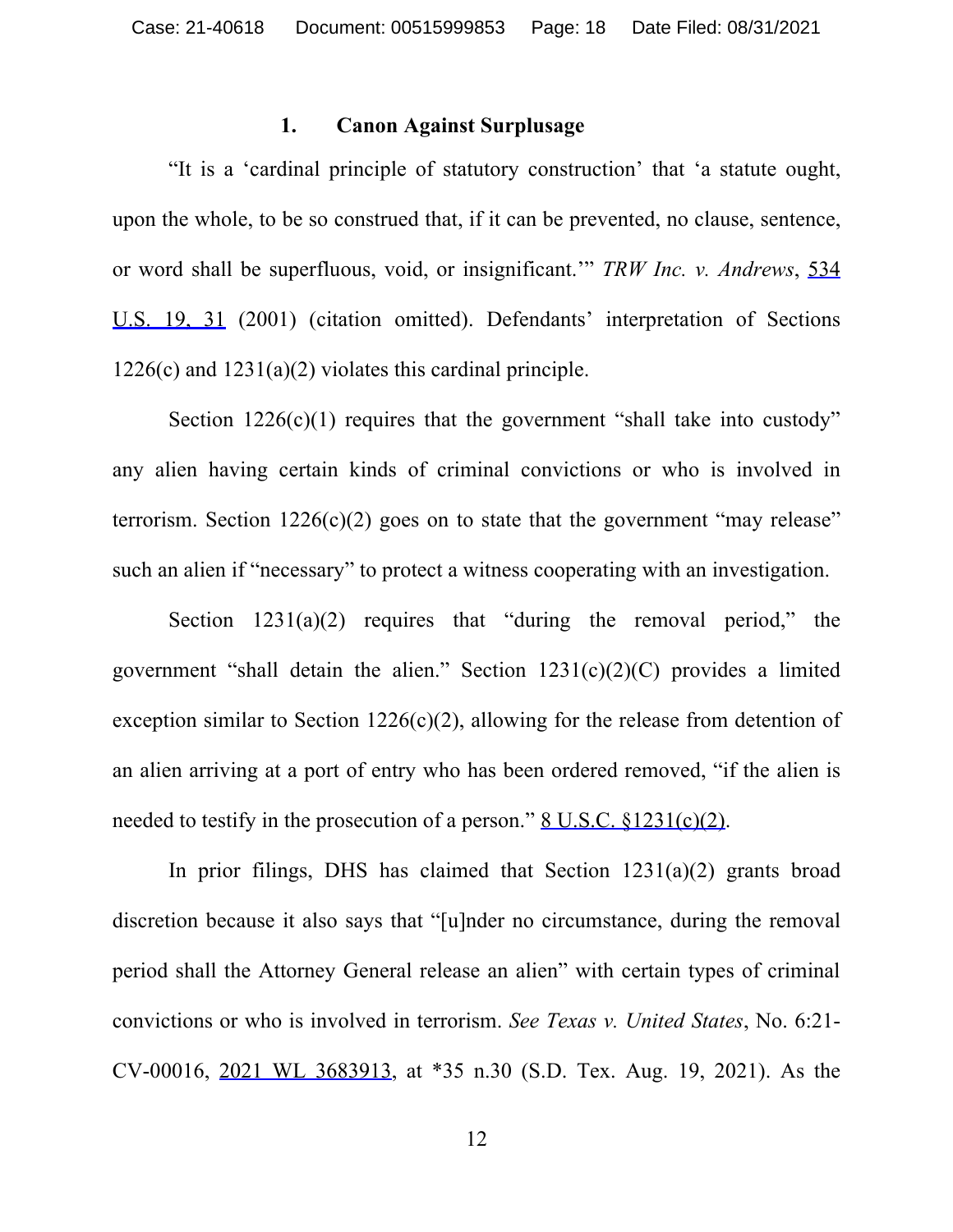district court explained, however, this language is best read in concert with the rest of section 1231 and requires a conclusion that detention is mandatory. *Id.* Thus, because Section  $1231(c)(2)(C)$  contains the only enumerated exception to the command that aliens be detained during their removal period, the "[u]nder no circumstance" language in Section  $1231(a)(2)$  is best read as a limitation on that grant of authority in Section  $1231(c)(2)(C)$ . Therefore, when Section 1231 is read as a whole, the "[u]nder no circumstance" language makes most sense when understood as a limitation of the government's authority to release testifying aliens, and not as a broad grant of discretion.

If DHS were correct that "shall detain" in Section  $1231(a)(2)$  really means only "may detain," then there would be no need for  $1231(c)(2)$  to allow for the release of aliens needed to testify, as DHS would already have the discretion to release such aliens. Similarly, if DHS were correct that "shall take into custody" in Section  $1226(c)(1)$  really means "may take into custody," then there would be no reason to allow in Section  $1231(c)(2)(C)$  for the release of aliens cooperating or testifying in an investigation. The exception for testifying aliens simply has no meaning if releases are committed to DHS's sole and unreviewable discretion.

### **2.** *Expressio Unius*

Under the venerable *expressio unius* canon, "[t]he expression of one thing implies the exclusion of others." *Jennings v. Rodriguez*, 138 S. Ct. 830, 844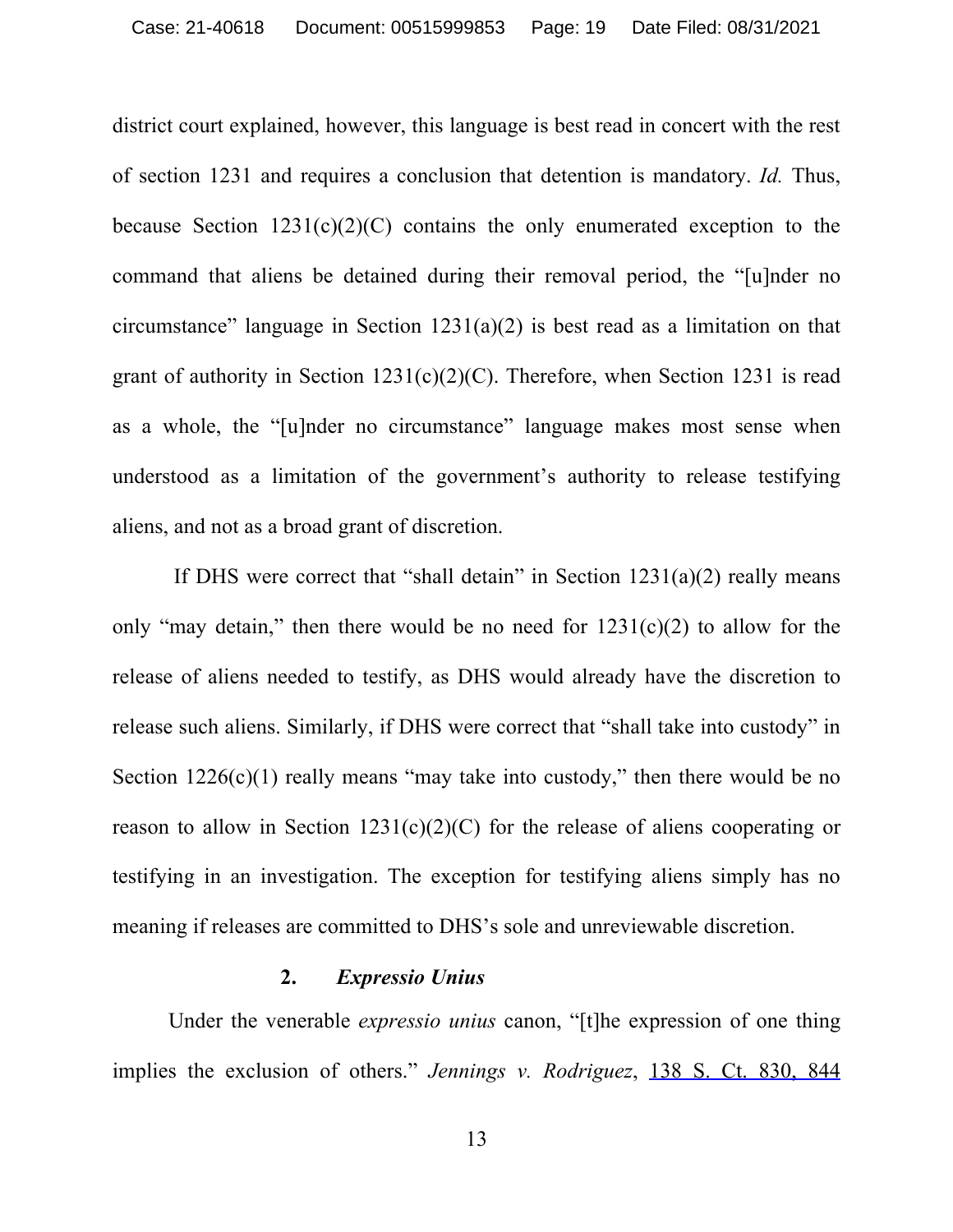(2018). Thus, '"[w]hen a statute limits a thing to be done in a particular mode, it includes a negative of any other mode."' *Christensen v. Harris Cty.*, 529 U.S. 576, 583 (2000) (cleaned up)).

Under *expressio unius*, the enumeration of only the single exception for testifying aliens in Sections  $1226(c)(2)$  and  $1231(c)(2)(C)$  means, quite simply, that only one such exception exists. But DHS has never claimed that the Interim Guidance (or its predecessor 100-day Moratorium) can squeeze within that exception. The *expressio unius* canon thus strongly militates against reading in a second, unwritten exception allowing for other justifications for release, let alone complete discretion to release.

Application of the e*xpressio unius* canon is particularly appropriate here, as "[a]n implied exception to an express statute is justifiable only when it comports with the basic purpose of the statute." *Syed v. M-I, LLC*, 853 F.3d 492, 501 (9th Cir. 2017). But DHS's conjured second exception does no such thing: instead it swallows the rest of the subsection and renders it a nullity. Moreover, as discussed next, it is directly contrary to the purposes of the 1996 amendments that enacted it.

## **C. The Legislative History Makes It Clear That the Interim Guidance is Unlawful.**

### **1. 1996 Amendments To Statutory Text.**

Congress adopted the current versions of Sections 1226 and 1231 as part of the Illegal Immigration Reform and Immigrant Responsibility Act of 1996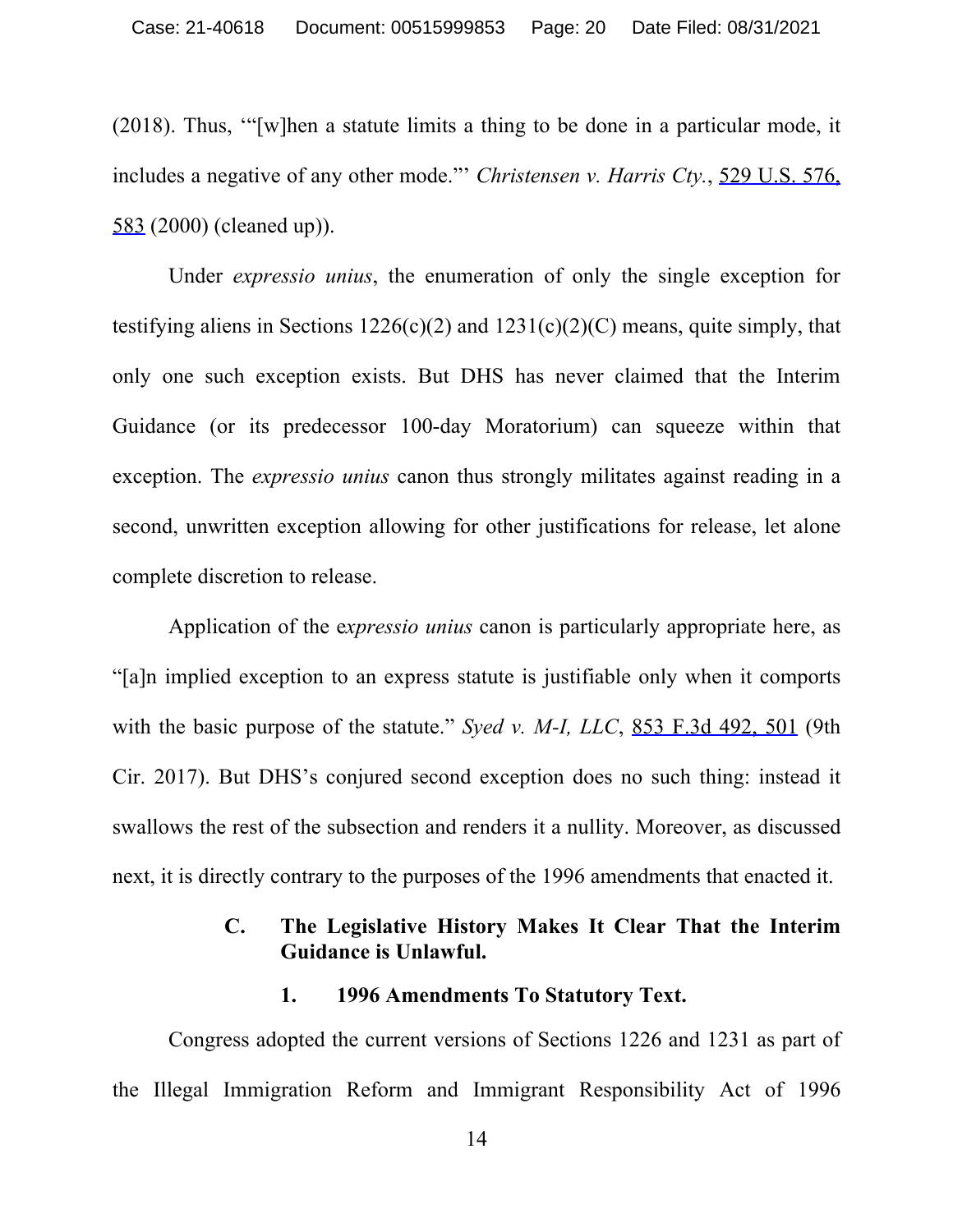("IIRIRA"). *Coyt v. Holder*, 593 F.3d 902, 906 (9th Cir. 2010). The changes made to the text of Sections 1226 and 1231 in IIRIRA make plain Congress's intent to constrain sharply the discretion of the Attorney General (and now DHS) in effecting removals and detaining aliens subject to removal.

The plain language of Section 1226 is already perfectly clear, but the House Conference Report leaves no doubt that Congress's intent was strictly to limit the government's discretion: "New section 236(c) provides that the Attorney General *must* detain an alien who is inadmissible under section 212(a)(2) or deportable under new section  $237(a)(2)$ .... This subsection also provides that such an alien may be released from the Attorney General's custody *only if* the Attorney General decides . . . that release is *necessary to provide protection* to a witness ... [or] a person cooperating with an investigation into major criminal activity...." H.R. Conf. Rep. 104-828, at 210-211.

Congress's amendments to Section 1231 also show its intent to limit the Executive's discretion. In enacting the current version of §1231, Congress made substantial changes. The old §1252 became §1231(a), and Table 1 shows the changes in language: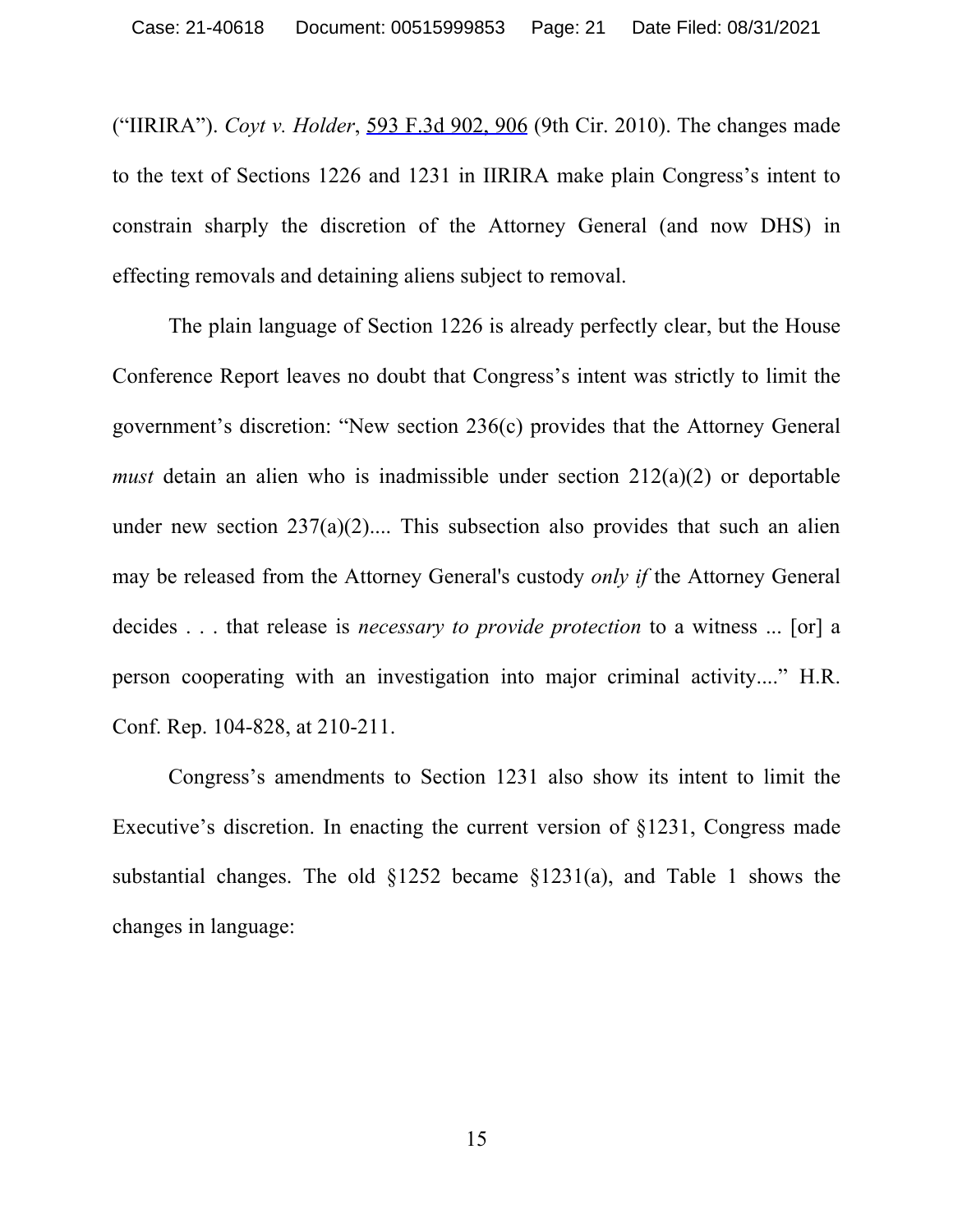|  |  |  | Table 1: Comparison Of Language Pre- and Post-IIRIRA |
|--|--|--|------------------------------------------------------|
|--|--|--|------------------------------------------------------|

| <b>Prior §1252</b>                                                         | Current §1231(a) (emphasis added)  |
|----------------------------------------------------------------------------|------------------------------------|
| "[D]uring [the six-month deporation   "During the removal period,          | the                                |
| period, at the Attorney General's Attorney General <i>shall detain</i> the |                                    |
| <i>discretion</i> , the alien <i>may be</i> detained, alien."              |                                    |
| released on bond in an amount and                                          |                                    |
| containing such conditions as the                                          |                                    |
| Attorney General may prescribe, or                                         | 8 U.S.C. $\S 1231(a)(2)$ (emphasis |
| released on such other condition as the                                    | added).                            |
| Attorney General may prescribe."                                           |                                    |
| 8 U.S.C. §1252 (1996) (emphasis                                            |                                    |
| added).                                                                    |                                    |

Congress thus removed language that explicitly granted "discretion" and that allowed for release on "condition[s] as the Attorney General may prescribe" and replaced that language with a direct, clear, laconic command: "shall detain."

Congress's intent to accelerate removals and decrease the Executive Branch's discretion to forego deportations is confirmed by other statutory changes. In particular, three predecessor sections that were consolidated into §1231 contained specific grants of discretion to the Attorney General (now DHS)—all of which Congress tellingly abolished. As the House Conference Report explains, IIRIRA "inserts a new section 241 [8 U.S.C. §1231]" that "restates and revises provisions in current sections 237, 242, and 243 [8 U.S.C. §§1227, 1252, and 1253] regarding the detention and removal of aliens." H.R. Conf. Rep. 104-828, at 215.

For example, the old §1252 provided that during the prior six-month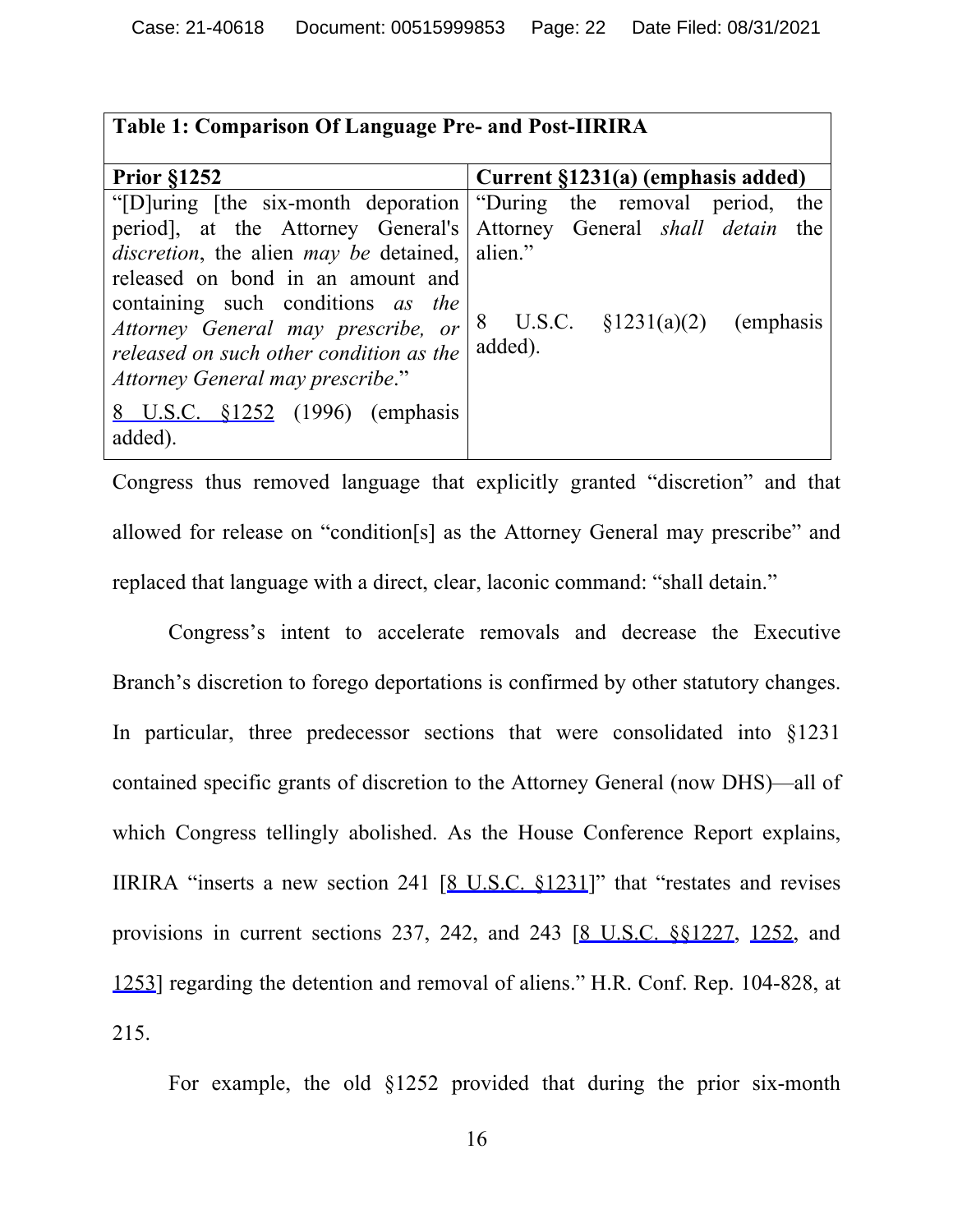removal period "the Attorney General shall have a period of six months ... to effect the alien's departure from the United States."  $8$  U.S.C.  $$1252(c)(1)$  (1996). But IIRIRA amended Section 1231 to remove the prior language that only called for a general outcome to take place within a long period of time (6 months) with an unequivocal command for the federal government to remove the alien within a time period less than half as long: "[T]he Attorney General *shall remove* the alien from the United States within a period of 90 days."  $8$  U.S.C.  $$1231(a)(1)(A)$ (emphasis added). Similarly, the prior §1227 stated that arriving aliens who are excluded "shall be immediately deported ... unless the Attorney General, in an individual case, *in his discretion*, concludes that immediate deportation is not practicable or proper." 8 U.S.C. §1227(a)(1) (1996) (emphasis added). But discretion too was expressly eliminated, and the current §1231(c) has no such "in his discretion" language.

Nor are these eradications of discretion isolated or subtle. While the word "discretion" appeared *thirteen times* in the prior versions of §§1227, 1252, and 1253, it no longer appears *even once* in the amended (and current) Section 1231. In essence, Congress through IIRIRA engaged in a search-and-destroy mission regarding the Executive Branch's discretion. That is hardly the action of a Congress that intended to confer unbounded and unreviewable discretion.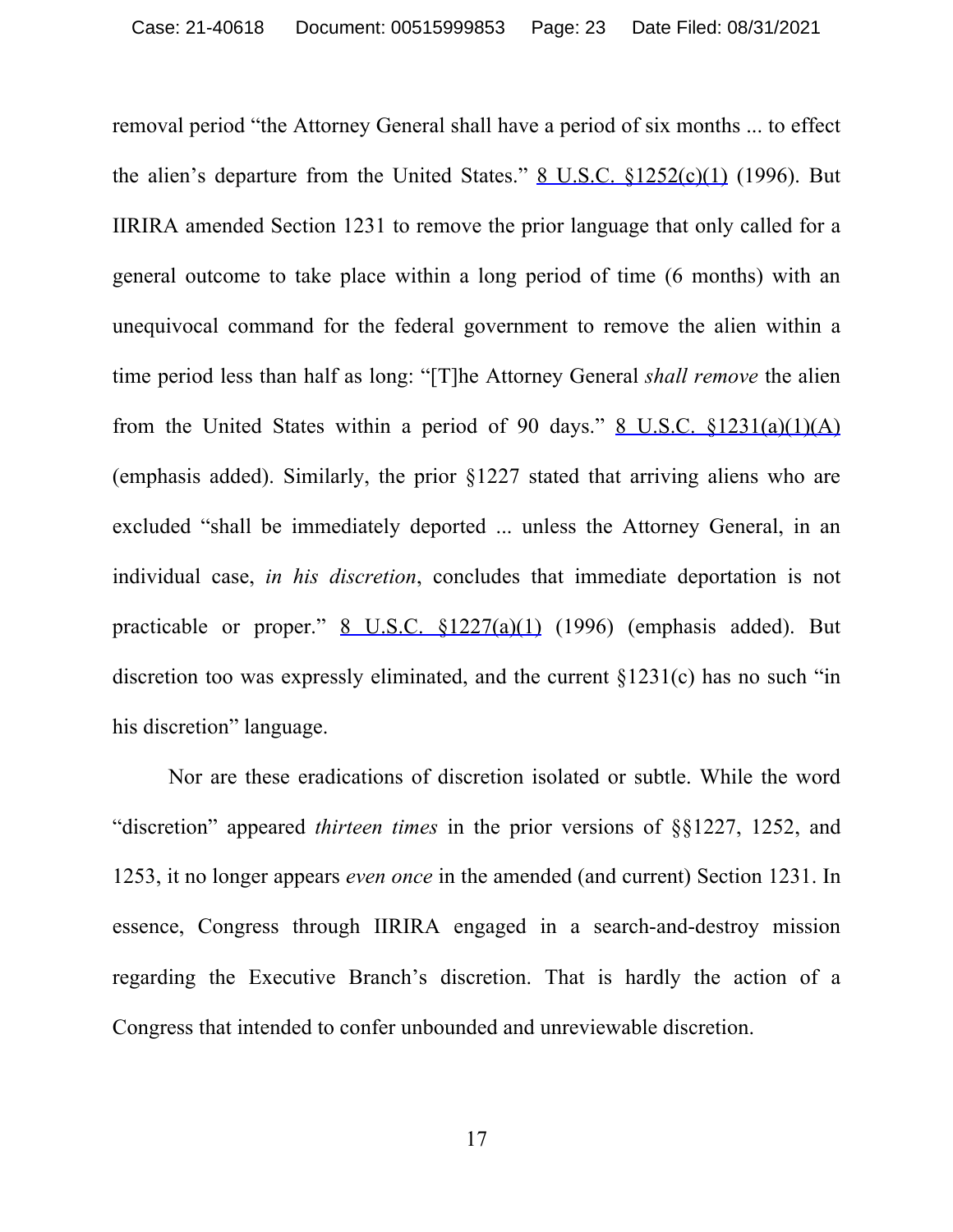### **2. Legislative History And Intent**

The legislative history and cases examining it confirms the intent already evident from IIRIRA's text. In IIRIRA, "Congress amended the INA aggressively to expedite removal of aliens lacking a legal basis to remain in the United States." *Kucana v. Holder*, 558 U.S. 233, 249 (2010). Congress's purpose in adopting IIRIRA was "to expedite the physical removal of those aliens not entitled to admission to the United States" and "[t]o that end, IIRIRA 'inverted' certain provisions of the INA, encouraging prompt voluntary departure and *speedy government action*." *Coyt,* 593 F.3d at 906 (emphasis added).

The House Conference Report on IIRIRA similarly made plain that the bill's purpose was "to improve deterrence of illegal immigration to the United States by ... reforming exclusion and deportation law and procedures." H.R. Rep. No. 104- 828, at 1 and 199 (1996) (Conf. Rep.). President Clinton's signing statement likewise described IIRIRA as "landmark immigration reform legislation that ... strengthens the rule of law by cracking down on illegal immigration at the border, in the workplace, and in the criminal justice system." 32 Weekly Comp. Pres. Doc. 1935, 1996 U.S.C.C.A.N. 3388, 3391 (Sep. 30, 1996).

DHS's interpretation thwarts this intent: while IIRIRA was intended to *expedite* removals and deter illegal entries, DHS invokes its provisions to assert unlimited and unreviewable discretion to *thwart and slow* removals and to

18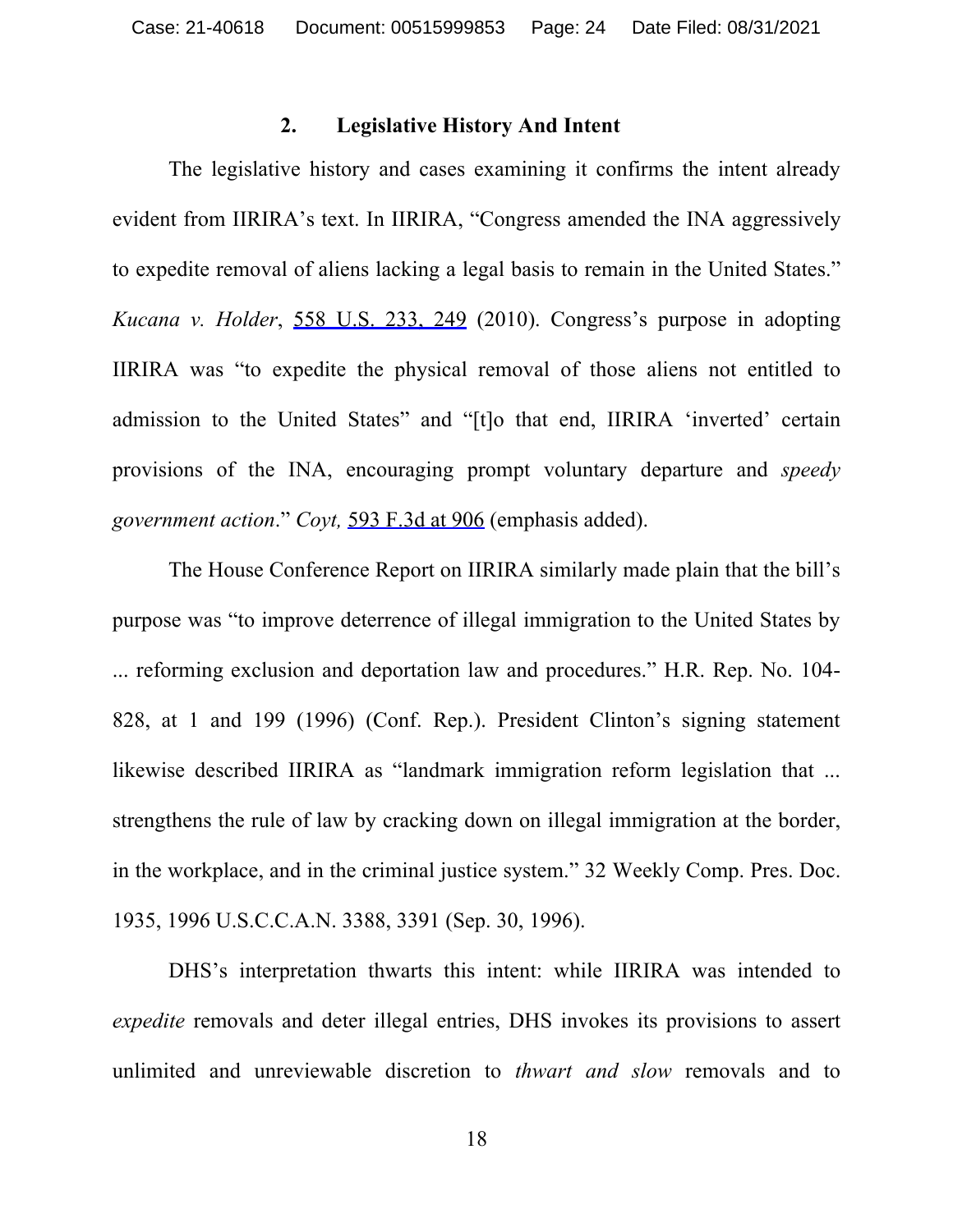*encourage* illegal entries. That is neither what Congress intended nor can Congress's text bear that construction.

## **CONCLUSION**

The border is in crisis. This Administration is increasingly and alarmingly lawless. And the States continue to suffer escalating irreparable harm as the border slips further and further away from the Administration's control. This Court should deny Federal Defendants' motion for a stay pending appeal.

Respectfully submitted,

## MARK BRNOVICH ATTORNEY GENERAL

Joseph A. Kanefield Drew C. Ensign \* *Chief Deputy & Chief of Staff* Deputy Solicitor General

Brunn ("Beau") W. Roysden III Anthony R. Napolitano **Solicitor General** Robert J. Makar

s/ Drew C. Ensign James Rogers *Assistant Attorneys General* 2005 N. Central Avenue Phoenix, Arizona 85004 Telephone: (802) 542-5025 \* Counsel of Record Drew.Ensign@azag.gov

*Counsel for the State of Arizona*

Dated: August 30, 2021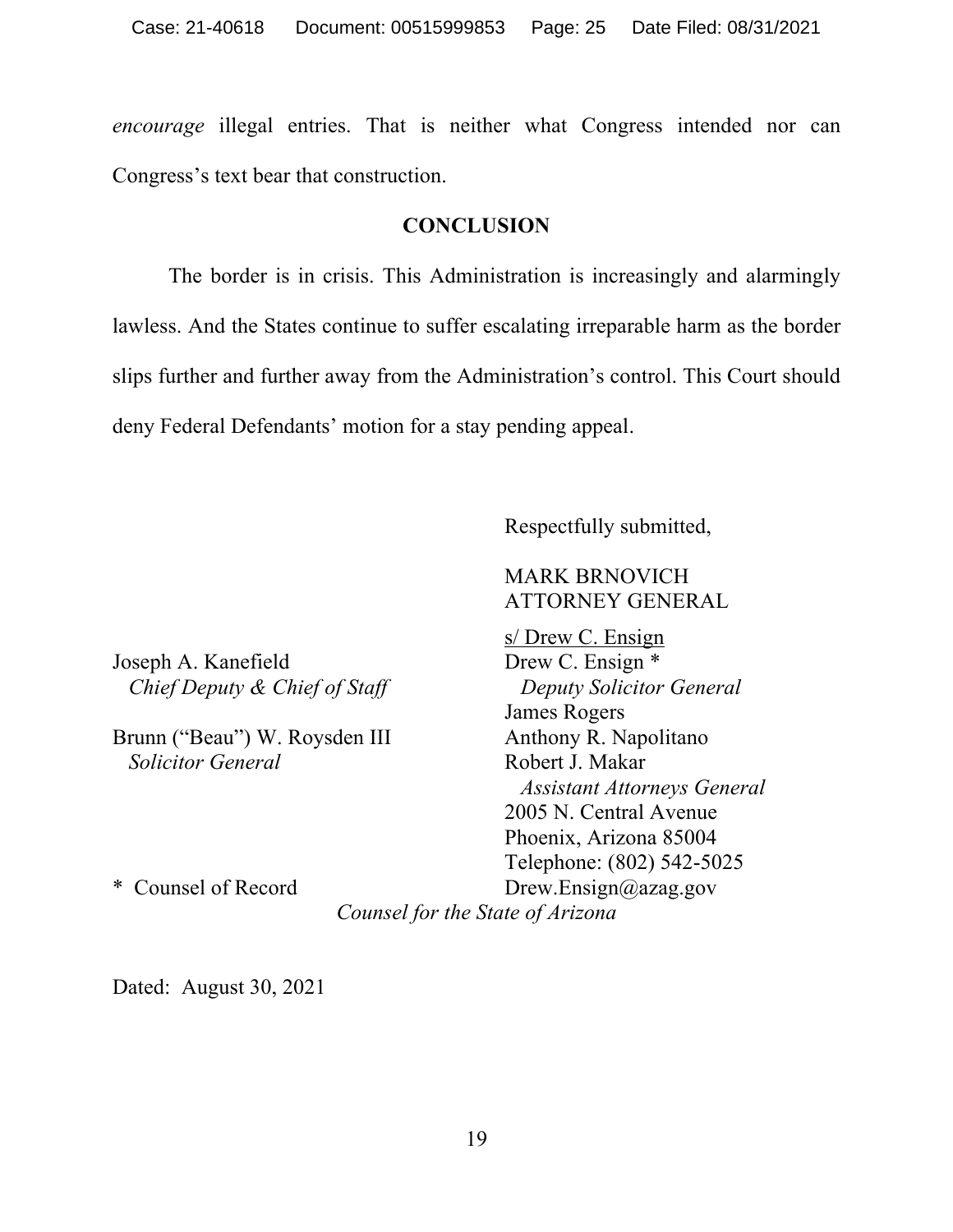# **ALSO SUPPORTED BY:** <sup>6</sup>

STEVE MARSHALL *Alabama Attorney General*

LESLIE RUTLEDGE *Arkansas Attorney General*

ASHLEY MOODY *Florida Attorney General*

CHRISTOPHER M. CARR *Georgia Attorney General*

THEODORE E. ROKITA *Indiana Attorney General*

DEREK SCHMIDT *Kansas Attorney General*

LYNN FITCH *Mississippi Attorney General*

ERIC S. SCHMITT *Missouri Attorney General*

AUSTIN KNUDSEN *Montana Attorney General*

DOUGLAS J. PETERSON *Nebraska Attorney General*

DAVE YOST *Ohio Attorney General*

ALAN WILSON *South Carolina Attorney General*

JASON RAVNSBORG *South Dakota Attorney General*

SEAN D. REYES *Utah Attorney General*

PATRICK MORRISEY *West Virginia Attorney General*

<sup>6</sup> Due to a clerical error, Indiana was omitted from the prior version.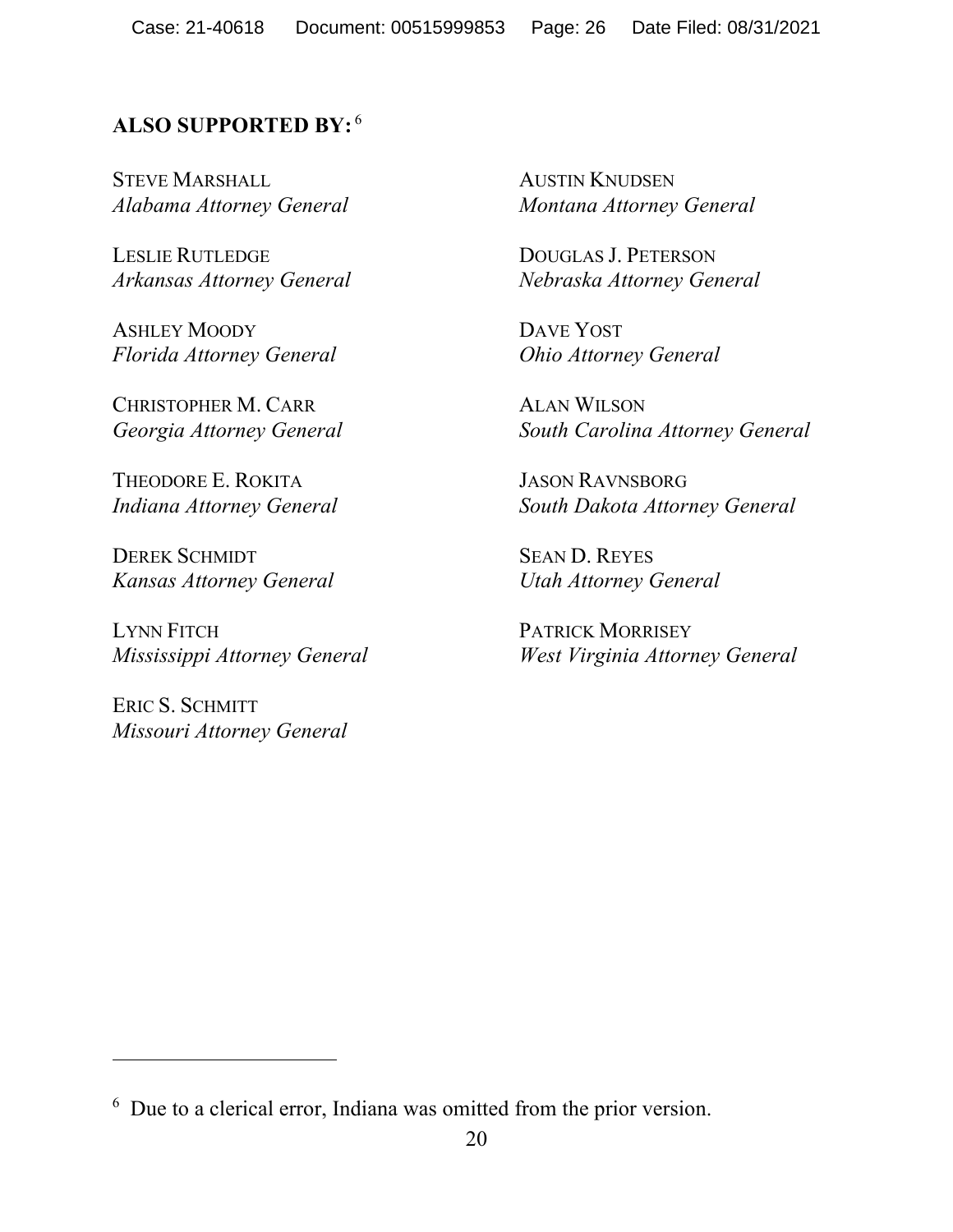# **CERTIFICATE OF COMPLIANCE**

This brief contains 3,672 words, excluding the parts exempted by Rule 32(f); and (2) the typeface and type style requirements of Rule  $32(a)(5)$  and Rule  $32(a)(6)$ because it has been prepared in a proportionally spaced typeface (14-point Times New Roman) using Microsoft Word (the program used for the word count). Because it is an amicus brief relating to a motion, there is no specifically applicable word limitation. It is, however, within the general limitation of 6,500 words for merits-stage amicus briefing under Rule 29(a)(5).

> s/ Drew C. Ensign Drew C. Ensign

Dated: August 30, 2021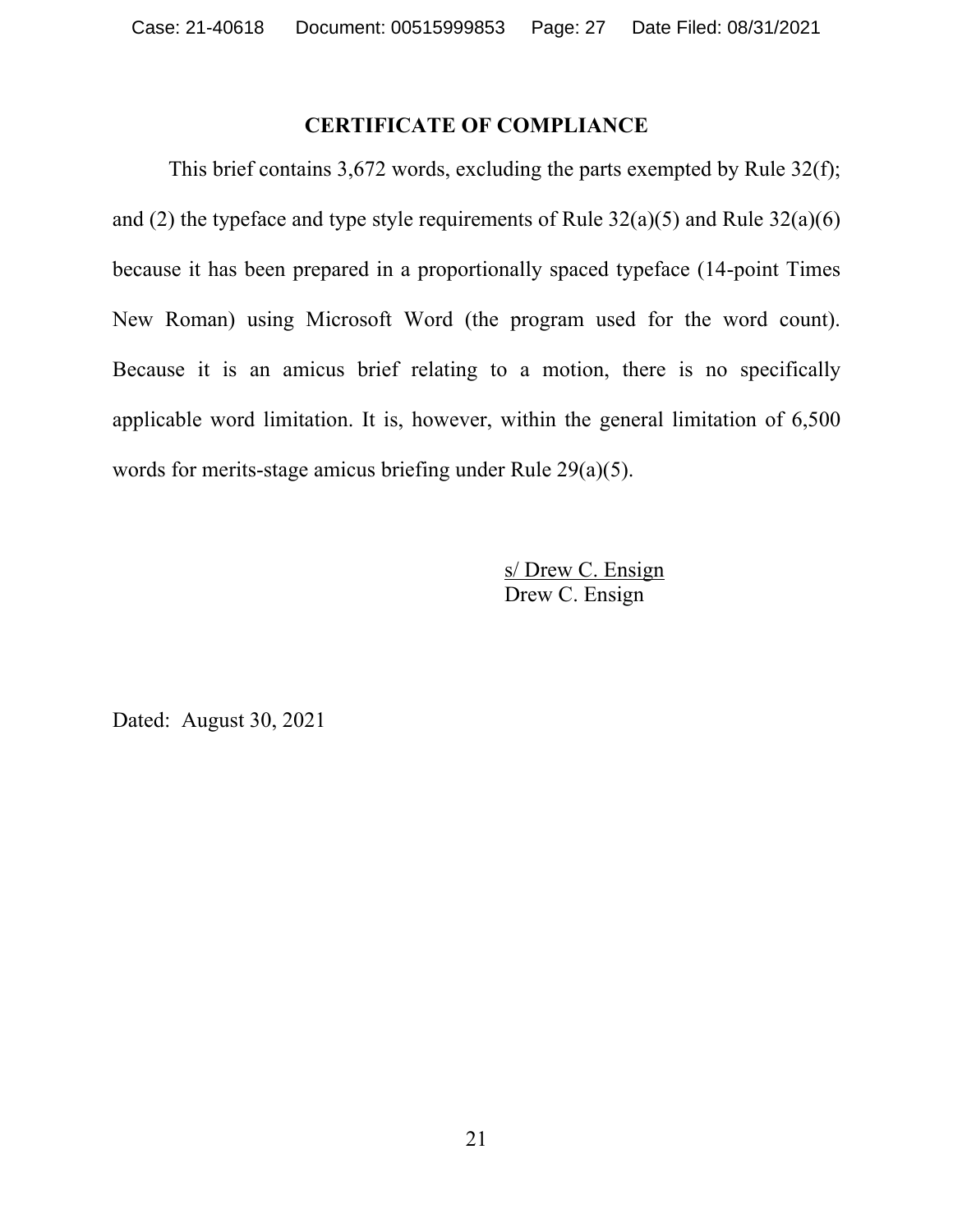## **CERTIFICATE OF SERVICE**

I, Drew C. Ensign, hereby certify that I electronically filed the foregoing Brief of Amici Curiae States of States of Arizona, Alabama, Arkansas, Florida, Georgia, Indiana, Kansas, Mississippi, Missouri, Montana, Nebraska, Ohio, South Carolina, South Dakota, Utah, and West Virginia in Opposition to the Emergency Motion for Stay Pending Appeal with the Clerk of the Court for the United States Court of Appeals for the Fifth Circuit by using the appellate CM/ECF system on August 31, 2021, which will send notice of such filing to all registered CM/ECF users.

> s/ Drew C. Ensign Drew C. Ensign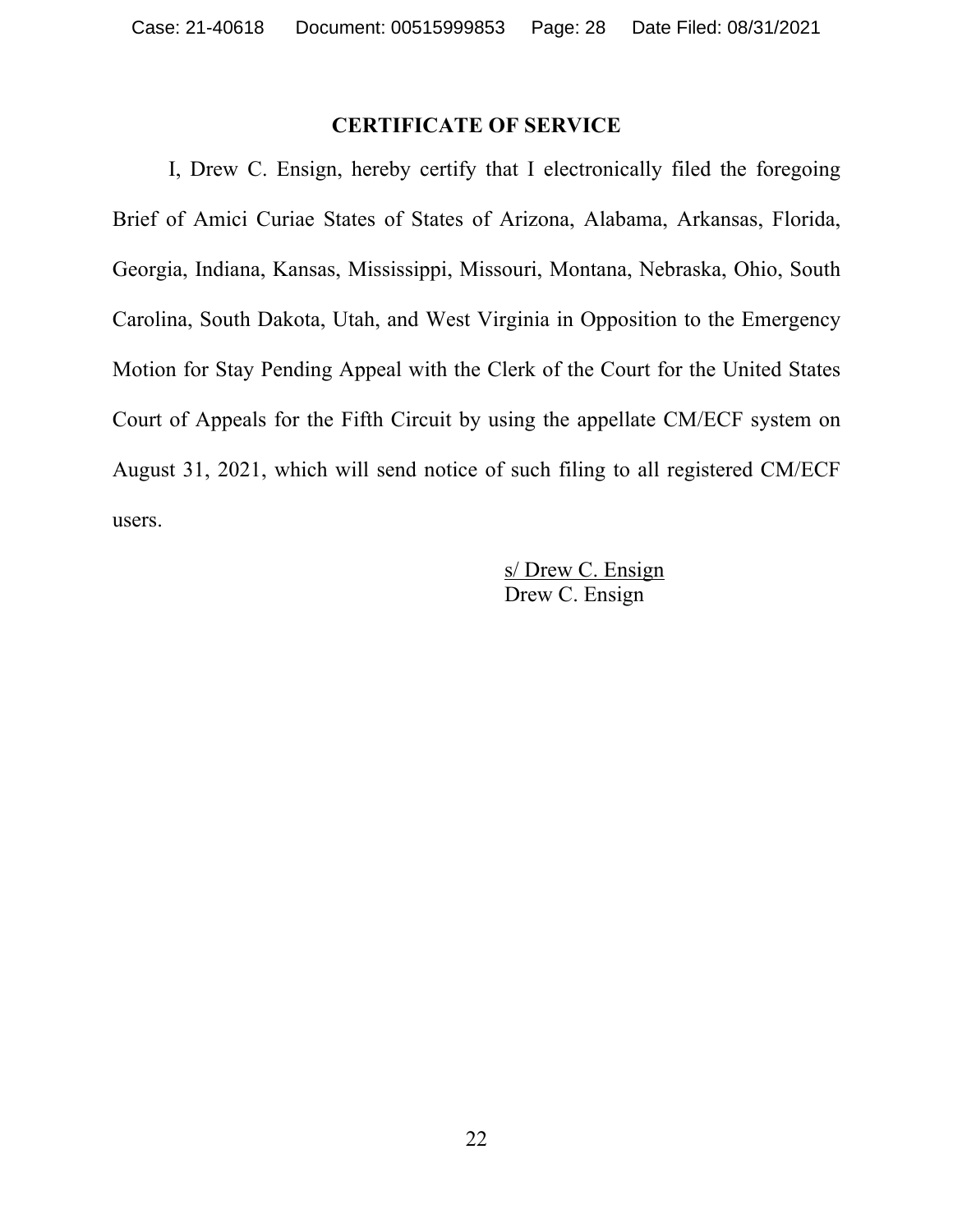# *United States Court of Appeals*

**FIFTH CIRCUIT OFFICE OF THE CLERK**

**LYLE W. CAYCE CLERK**

**TEL. 504-310-7700 600 S. MAESTRI PLACE, Suite 115 NEW ORLEANS, LA 70130**

August 31, 2021

Mr. Drew C. Ensign Attorney General's Office for the State of Arizona 2005 N. Central Avenue Phoenix, AZ 85004

> No. 21-40618 State of Texas v. USA USDC No. 6:21-CV-16

Dear Mr. Ensign,

We filed your brief. However, you must make the following corrections within the next 14 days.

You need to correct or add:

The word "Corrected" must be removed from the title.

The only attachments allowed to the briefs without leave of court are statutes, rules, requistions, etc. See  $FED. R. APP. P. 28(f).$ 

You must electronically file a "Form for Appearance of Counsel" within 14 days from this date. You must name each party you represent, see  $FED. R. APP. P. 12(b)$  and  $5TH CIR. R. 12 & 46.3$ . The form is available from the Fifth Circuit's website, www.ca5.uscourts.gov. If you fail to electronically file the form, the brief will be stricken and returned unfiled.

Note: Once you have prepared your sufficient brief, you must electronically file your 'Proposed Sufficient Brief' by selecting from the Briefs category the event, Proposed Sufficient Brief, via the electronic filing system. Please do not send paper copies of the brief until requested to do so by the clerk's office. The brief is not sufficient until final review by the clerk's office. If the brief is in compliance, paper copies will be requested and you will receive a notice of docket activity advising you that the sufficient brief filing has been accepted and no further corrections are necessary. The certificate of service/proof of service on your proposed sufficient brief **MUST** be dated on the actual date that service is being made. Also, if your brief is sealed, this event automatically seals/restricts any attached documents, therefore you may still use this event to submit a sufficient brief.